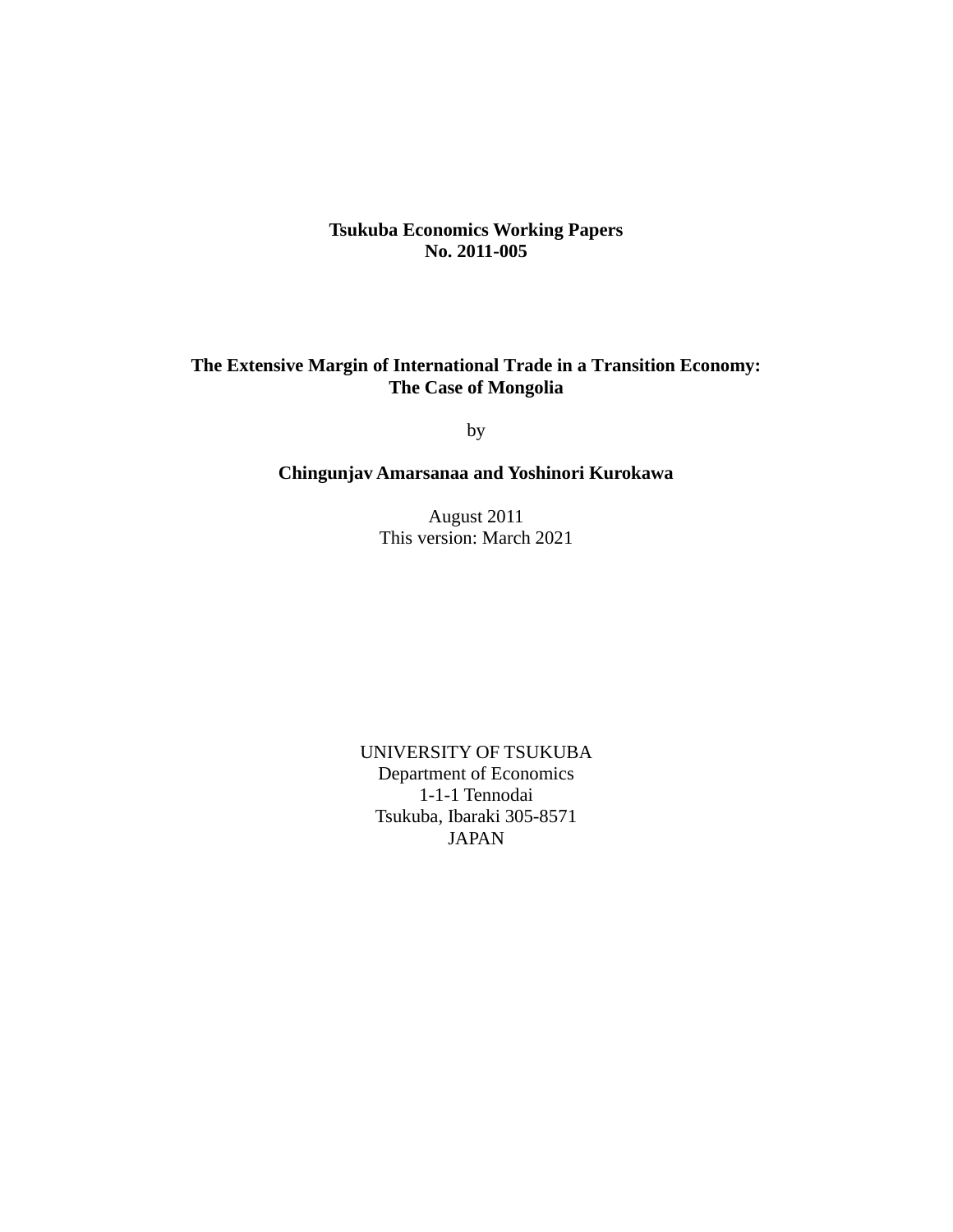# The Extensive Margin of International Trade in a Transition Economy: The Case of Mongolia\*

Chingunjav Amarsanaa† Yoshinori Kurokawa‡  *Bank of Mongolia University of Tsukuba*

March 13, 2021

#### **Abstract**

 Using the Kehoe and Ruhl (2013) methodology, we investigate whether the variety of traded goods, which is the extensive margin of trade, has actually changed in a transition economy, such as Mongolia, as predicted by recent theoretical models. Answering this question would be interesting especially for the transition economies that still have an observer status in the World Trade Organization (WTO). We find large increases in the extensive margin of Mongolia's trade with 10 major trade partners from 1997 to 2002, when Mongolia was undergoing significant structural reforms. We also find further increases in the extensive margin for the Mongolia-China and Mongolia-EU pairs after trade liberalizations due to China's accession to the WTO (2001) and Mongolia's eligibility for the EU Generalized Systems of Preferences (GSP+) scheme (2005). We, however, find no or relatively small further increases in the extensive margin for the Mongolia-Russia pair during the period 2002 to 2007, when there was no major change in the trade regime of these two countries. Our robustness checks indicate that methodologies other than that of Kehoe and Ruhl's overstate the extensive margin growth in Mongolia with small trade relationships.

**Keywords:** Mongolia, transition economies, extensive margin, structural change, trade liberalization, business cycles, small trade relationships **JEL classifications:** F13, F14

<sup>\*</sup> We are very grateful to Seki Asano, Gantuya Jugdersuren, Timothy Kehoe, Kozo Kiyota, Sawako Maruyama, Mari Minowa, Hisahiro Naito, Kim Ruhl, Yao Tang, and Hisashi Yokoyama for their helpful advice and suggestions. We also thank seminar participants at the Research Workshop at the University of Tsukuba, the Academy of Management-Government Agency of Mongolia, the Bank of Mongolia, the International Scientific Conference on "Trade Policy Reform of Mongolia," and the 70th Annual Meeting of the Japan Society of International Economics for their useful comments. However, the remaining errors are exclusively ours. The views expressed herein are those of the authors and not necessarily those of the Bank of Mongolia. This paper previously circulated under the title "The Extensive Margin of International Trade: The Case of Mongolia."

<sup>†</sup> The Bank of Mongolia, International Department, Balance of Payments and Research Division, Ulaanbaatar 46, Baga Toiruu 9, Mongolia. Tel.: +976-11-319532. E-mail: chingun@mongolbank.mn.

<sup>‡</sup> Corresponding author. Faculty of Humanities and Social Sciences, University of Tsukuba, Tsukuba, Ibaraki 305- 8571, Japan. Tel.&Fax: +81-29-853-7426. E-mail: kurokawa.yoshi.fw@u.tsukuba.ac.jp.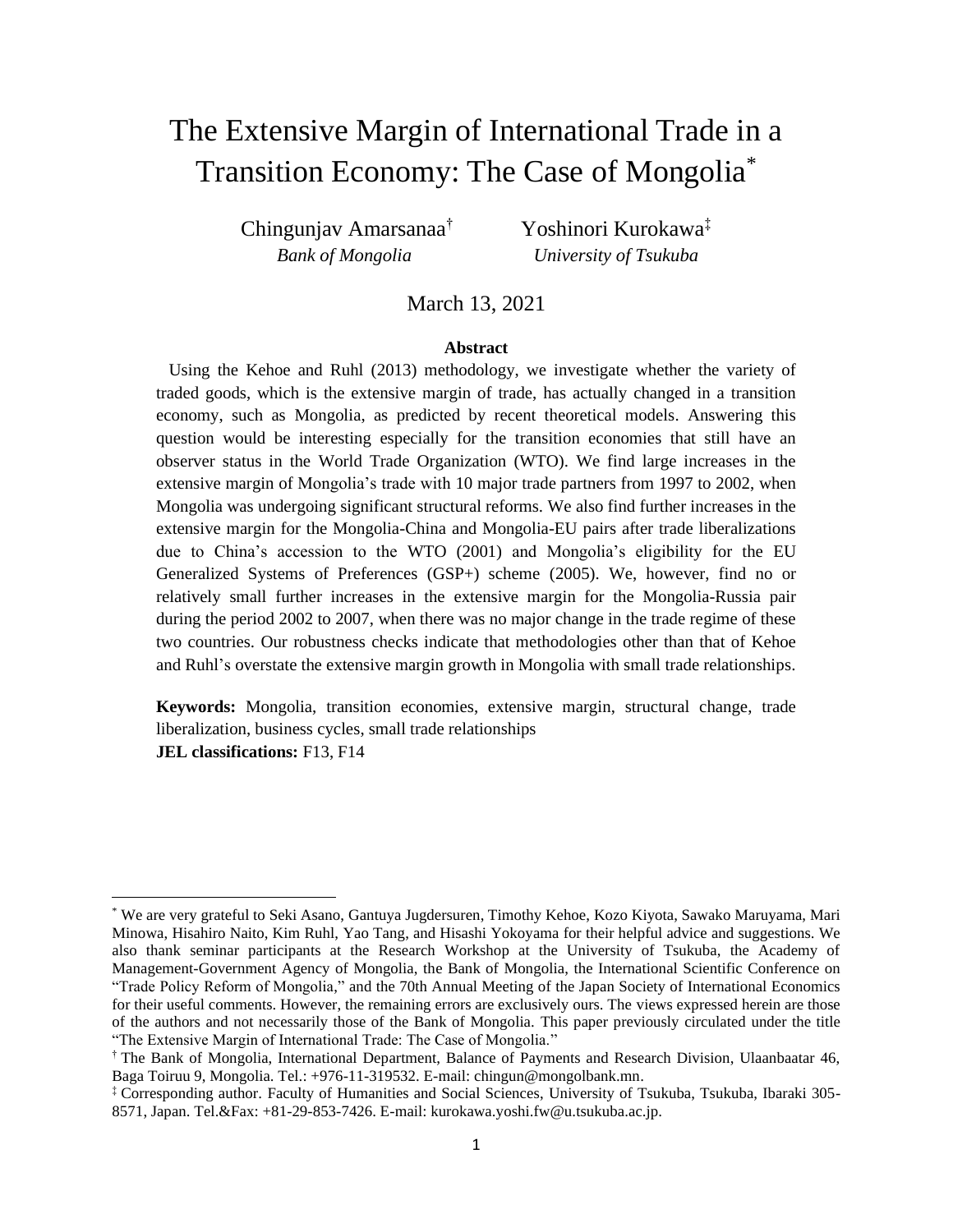## **1. Introduction**

Since 1990, Mongolia has been undergoing a dramatic transition from a centrally planned economy to a free market economy. During the period 1997 to 2002, Mongolia underwent significant structural reforms. To enhance and strengthen its trade relationships, Mongolia became a member of the World Trade Organization (WTO) in 1997 and applied for the Generalized Systems of Preferences (GSP) of several large economies.<sup>1</sup> As a result, in 2008, Mongolia was a beneficiary of preferential schemes of Japan, the U.S., the EU, and Canada.<sup>2</sup> Thus, the composition of Mongolia's trade most likely drastically changed during this transition period.

In fact, recent theoretical models (e.g., Melitz, 2003; Yi, 2003; Arkolakis, 2010) predict that significant structural changes and trade liberalization have an effect on the extensive margin of trade.<sup>3</sup> Changes in the extensive margin of trade are changes in the variety of traded goods driven by countries starting to trade goods that they had not traded before. Changes in the intensive margin of trade, on the other hand, are changes in trade volumes of goods that were previously traded.

This raises the empirical question: Has the extensive margin of trade actually changed in response to structural reforms or trade liberalization in the transition economy of Mongolia? Answering this question would be interesting especially for the Central Asian transition economies such as Uzbekistan, Turkmenistan and Azerbaijan that still have an observer status in the WTO as well as other small economies that still have trade barriers.

This paper uses the Kehoe and Ruhl (2013) methodology to answer this empirical question. Kehoe and Ruhl (2013) have proposed a methodology for measuring changes in the extensive margin of trade. They measure the growth in the extensive margin by the growth in the least traded goods. They classify the set of goods, which accounts for only 10 percent of trade, as the least traded goods. Growth in the least traded goods indicates that a country started exporting

<sup>&</sup>lt;sup>1</sup> See Milthorp (1997) for Mongolia's commitments as a WTO member and the particular issues for transition economy applicants for accession to the WTO.

<sup>&</sup>lt;sup>2</sup> Mongolia has not yet signed any regional or bilateral free-trade agreements (FTAs), but the government is considering several FTAs with its main trading partners.

<sup>&</sup>lt;sup>3</sup> The extensive margin has recently been proven useful in understanding firm-level export patterns (Melitz, 2003; Arkolakis, 2010) and the growth in aggregate trade volumes (Yi, 2003). Kurokawa (2011) demonstrates the possible importance of the extensive margin of imports in understanding the increase in skill premium in wages.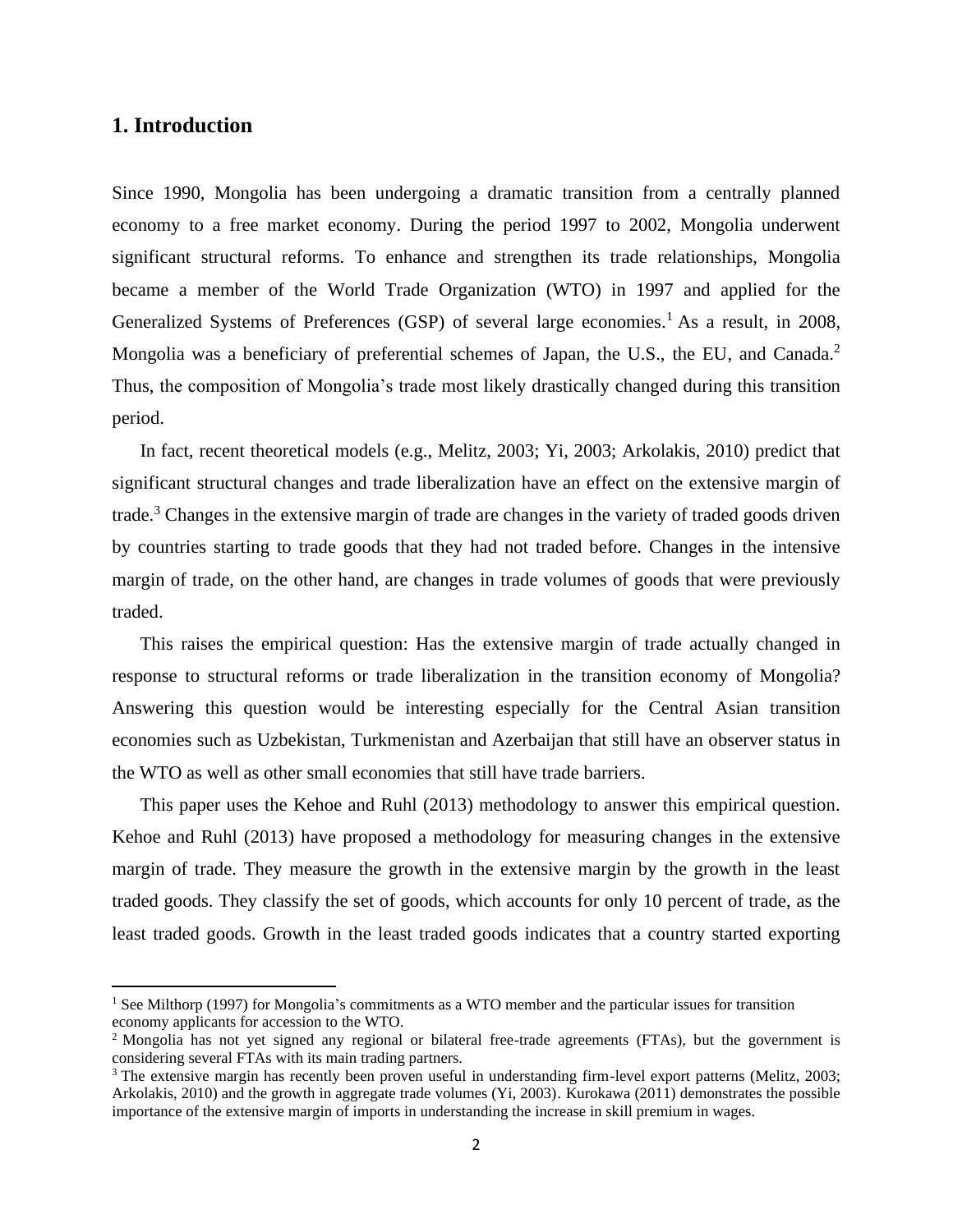(importing) goods that it had not exported (imported) before or had exported (imported) only in small quantities, indicating that the variety of exports (imports) increased in this country.<sup>4</sup>

Applying their methodology, we find large increases in the extensive margin of Mongolia's trade with 10 major trade partners during the period 1997 to 2002, when Mongolia was undergoing significant structural reforms.<sup>5</sup> We also find further increases in the extensive margin for the Mongolia-China and Mongolia-EU pairs after trade liberalizations due to China's accession to the WTO (2001) and Mongolia's becoming eligible for the EU GSP+ scheme  $(2005)$ , respectively.<sup>6</sup> We, however, find no or relatively small further increases in the extensive margin for the Mongolia-Russia pair during the period 2002 to 2007, when there was no major change in the trade regime of these two countries. The results support the Kehoe and Ruhl (2013) hypothesis that the extensive margin growth is driven by trade liberalization or structural change but not by the usual turbulence of business cycles. The results are also compatible with those of Helpman et al. (2008). Estimating a gravity equation, they show that the effect of the extensive margin of trade varies across country pairs according to the characteristics of trade partners.

Of course, there are other studies that also apply the Kehoe and Ruhl methodology to measure the extensive margin of trade, as does our paper. Mukerji (2009) studies the liberalization of trade in India in the 1990s. Sandrey and van Seventer (2004) study the liberalization of trade brought about by the Closer Economic Relationship agreement between Australia and New Zealand starting in 1988. Dalton (2014) studies the change in the extensive margin of trade between Japan and China after China's entry into the WTO in 2001. Dalton (2017) studies the change in the extensive margin of trade between Austria and the ten new entrants to the EU in 2004. Cho and Díaz (2018) analyze the role of the extensive margin in the Baltic countries' trade growth between 1995 and 2008. Cho et al. (2018) analyze the changes in the extensive margin of bilateral trade following the FTAs signed by Korea between 2004 and

<sup>4</sup> One may be concerned that the total number of traded goods can decline if most of the traded goods become to be un-traded anymore as the least traded goods become to be traded more. We, however, confirmed that, in the episodes to be studied in our paper, there were much more births than deaths of traded goods when the share of the least traded goods increased.

<sup>&</sup>lt;sup>5</sup> Japan's share in the Mongolian total trade was 22 percent in 1996.

<sup>6</sup> China's share in the Mongolian total trade was 40.5 percent in 2001, and the EU's share 11.3 percent in 2005. The EU GSP is the system of preferential trading arrangements through which the EU extends preferential access to its markets to developing countries and economies in transition. In 2005, the EU introduced a new GSP+ scheme that envisages additional tariff privileges. The GSP+ scheme includes approximately 7,200 descriptions of goods that are admitted to the EU market without customs taxes.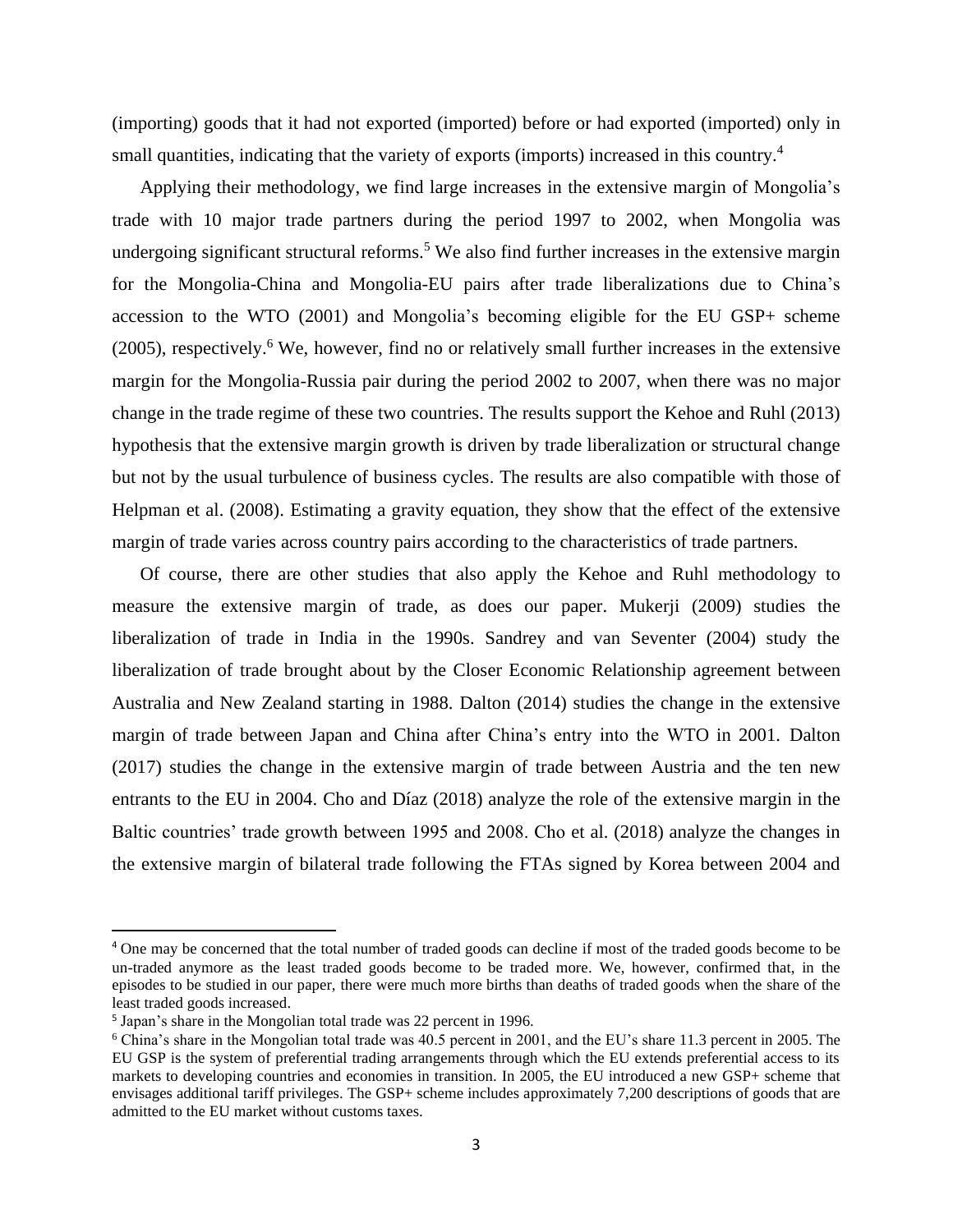2008. As does our paper, all of these studies show that extensive margin growth coincides with trade liberalization.

There are also many studies that have determined the importance of the extensive margin using methodologies other than the methodology by Kehoe and Ruhl (2013).<sup>7</sup> Evenett and Venables (2002), for example, find that one-third of the increase in exports of developing countries between 1970 and 1997 can be explained by the extensive margin growth. Kang (2004) shows that the extensive margin played a more important role in export growth than did the intensive margin in Korea and Taiwan. Hummels and Klenow (2005) investigate cross-country differences in trade and find that the extensive margin accounts for 60 percent of the increased exports of larger economies. Studying the growing varieties of U.S. imports from 1972 to 2001, Broda and Weinstein (2006) find that ignoring the increase in varieties leads to an overstatement of inflation by 1.2 percentage points per year, which is equivalent to an extra 2.6 percent increase in the GDP during the period. Felbermayr and Kohler (2006) find that the extensive margin was more important in the world trade growth between 1950 and 1970 and again in the mid-1990s, while the intensive margin was more important during the intervening period. Besedes and Prusa (2011) examine and compare the developed and developing countries based on their extensive and intensive export margins.

In this line of literature, our paper makes the following contributions. First, the methodology by Kehoe and Ruhl (2013) for measuring the extensive margin has been applied to developed countries or economically large developing countries with large trade relationships. Our paper now applies the methodology to the transition economy of Mongolia, which is an economically small developing country with small trade relationships. To the best of our knowledge, this paper is the first to apply the Kehoe and Ruhl methodology to Mongolia. In fact, it is the first to provide a comprehensive analysis of the extensive margin of Mongolia's trade.

Secondly, our paper provides a more detailed analysis of the extensive margin growth than that of Kehoe and Ruhl's (2013). The least traded goods may incorporate some traded goods in small trade relationships, and thus, the extensive margin growth, measured by the least traded goods growth, may come from the growth of these goods. Hence, by decomposing the least traded goods into three parts—zero traded, little traded, and relatively traded goods—we check if

<sup>&</sup>lt;sup>7</sup> In Section 2, we will explain the methodology by Kehoe and Ruhl (2013) and other methodologies for measuring the extensive margin.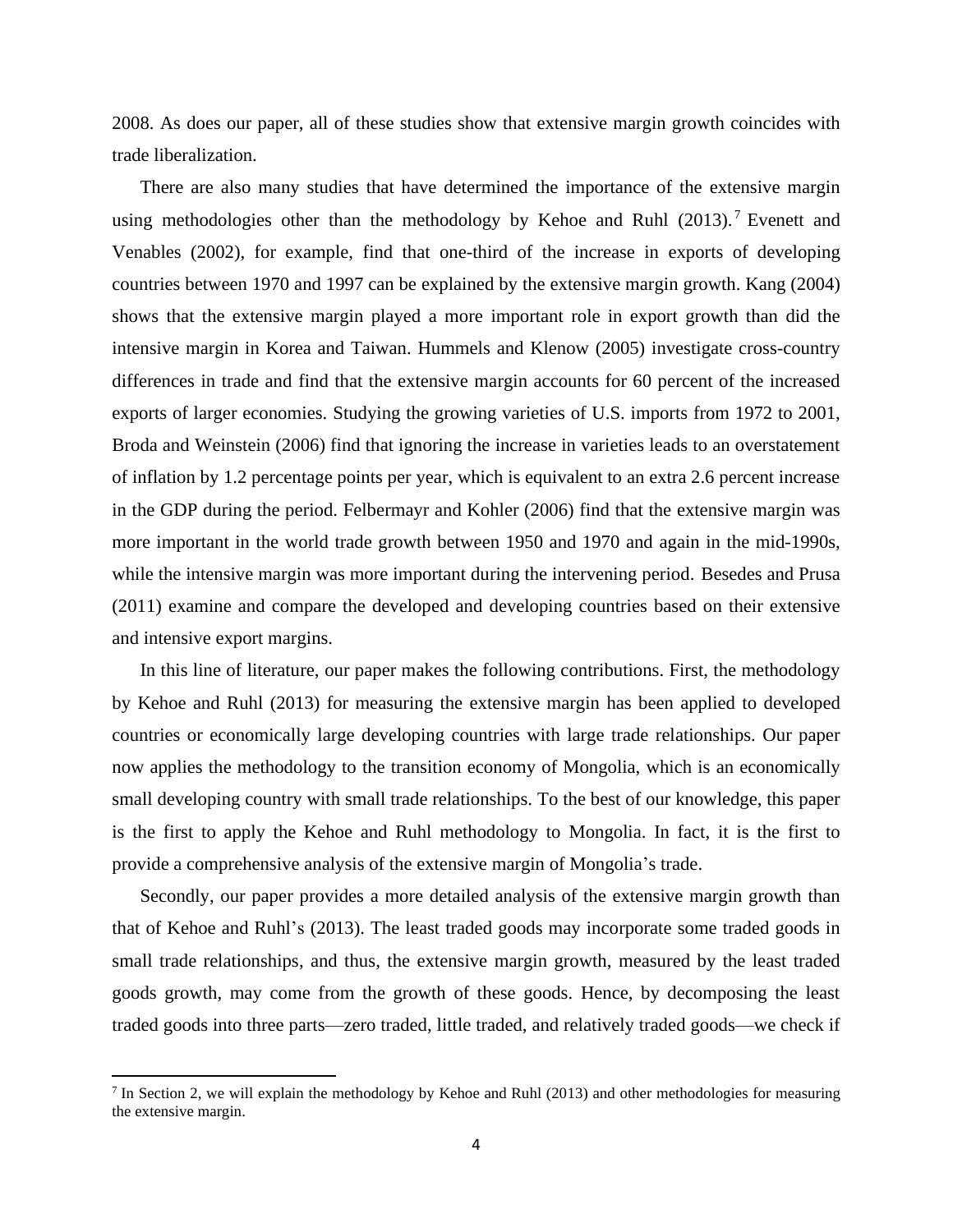the extensive margin growth in Mongolia, measured by the least traded goods growth, is actually a consequence of the increases in the trade volumes of previously zero or little traded goods. We also determine types of goods that contributed to the extensive margin growth. In particular, we find that mineral resources and resources coming from livestock herding contributed most to the increase in the extensive margin of Mongolia's exports across country pairs.

Thirdly, our robustness checks support Kehoe and Ruhl's (2013) prediction that countryinvariant methodologies (Evenett and Venables, 2002; Hummels and Klenow, 2005; Broda and Weinstein, 2006) overestimate the extensive margin growth for countries with small trade relationships.<sup>8</sup> In fact, our results show that the extensive margin growth measured by using country-invariant methodologies is much higher than that measured by using the Kehoe and Ruhl (2013) country-variant methodology.

The rest of this paper is organized as follows. Section 2 presents the Kehoe and Ruhl (2013) methodology that we apply in our analysis of the extensive margin. In Section 3, we show the extensive margin growth results for the three episodes—structural change episodes, trade liberalization episodes, and business cycle episodes—in the case of Mongolia with its main trading partners. In Section 4, we present the robustness check, that is, the decomposition of the trade growth consistent with the Hummels and Klenow (2005) methodology. <sup>9</sup> Section 5 concludes the paper and mentions future work.

# **2. Data and Methodology**

We study detailed annual trade statistics and more specifically, Mongolian bilateral commodity trade data with its main trading partner countries. The data were obtained from the Mongolian Custom's Office disaggregated at the six-digit level of the harmonized system (HS). The HS sixdigit level is the most detailed level that can be compared internationally. As Hummels and Klenow (2005) argue, by using more detailed export data, we can do better job of assigning variety differences to the extensive margin. Here, we note that as will be mentioned later, it is

<sup>&</sup>lt;sup>8</sup> Section 4 will compare results from other methodologies with those from the Kehoe and Ruhl (2013) methodology. <sup>9</sup> Hummels and Klenow (2005), using detailed trade data, decompose a nation's trade into an extensive component and an intensive component for a large cross-section of countries. They find that the extensive margin is important in explaining why big countries trade more varieties of goods than smaller countries.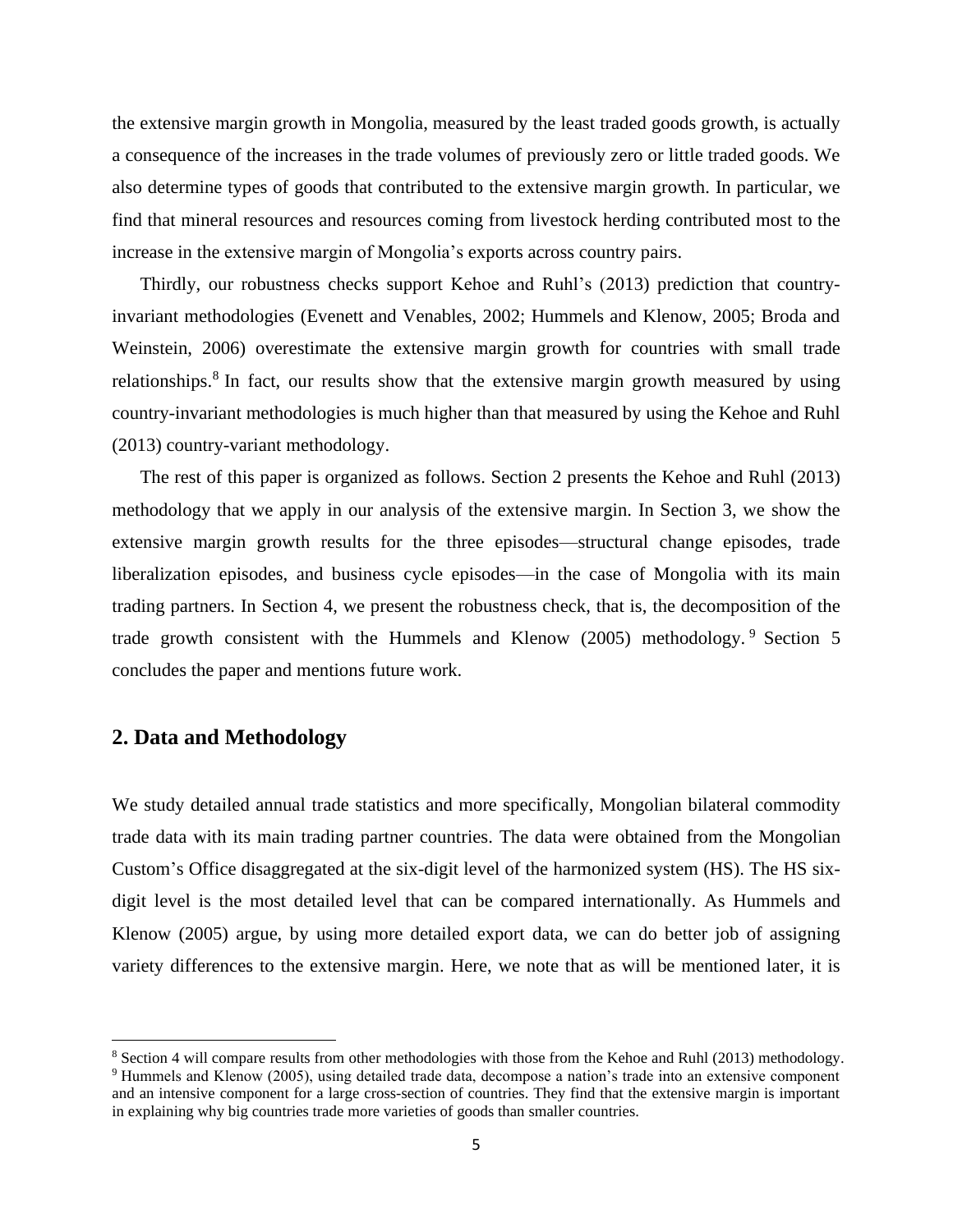fortunate that the HS code consolidations that became effective in 2002 and 2007 have no effect on our results.

For a given pair of countries, we study the 1996 to 2007 disaggregated data on annual trade flow values by good. We define a good as a six-digit code of the HS. We study different time periods depending on the episode to be considered. To measure the extensive margin, we use the Kehoe and Ruhl (2013) definition of a non-traded good. Kehoe and Ruhl classify the set of goods that accounts for only 10 percent of trade as the least traded goods. The set of non-traded goods is defined by the least traded goods, which include goods with very small amounts of trade as well as goods with zero trade.<sup>10</sup> The Kehoe and Ruhl definition of a non-traded goods takes into account the relative importance of a good in a country's trade, rather than imposing countryinvariant dollar-value cutoffs for determining whether a good is traded or not.

According to Kehoe and Ruhl (2013), to construct the set of the least traded goods for a particular trade flow, we order the HS six-digit codes by their average value of trade over the first three years of the sample. By averaging over a few years, we eliminate the ordering's dependence on the choice of the base year. We cumulate the ordered codes to form 10 sets, each representing one-tenth of the total exports (imports). The first set is constructed, starting with the smallest codes, by adding codes to the set until the sum of their values reaches one-tenth of the total export (import) value. The next set is formed by summing the smallest remaining codes until the value of the set reaches one-tenth of the total export (import) value. The first set consists of the least traded goods: the codes with the smallest export (import) values, including all the HS codes with zero trade value. $^{11}$ 

Given this system of partitioning the codes, we study two features of the data. First, we compute the change in the trade share of each of the 10 sets of codes during the sample period. The resulting statistics show the change in the distribution of the goods being traded. Second, we compute the evolution of the set of the least traded goods to find the timing of the growth in

<sup>&</sup>lt;sup>10</sup> According to Kehoe and Ruhl (2013), there is no absolute concept of zero in trade statistics. For example, export shipments from the U.S. (import shipments to the U.S.) are, in general, required to be reported only if the value of the shipment is greater than 2,500 U.S. dollars (2,000 U.S. dollars). A good could have trade with a number of shipments smaller than this limit and be reported as having zero trade. The minimum reporting level tends to vary across countries.

<sup>&</sup>lt;sup>11</sup> To create sets that account for exactly 10 percent of total trade, some codes had to be split.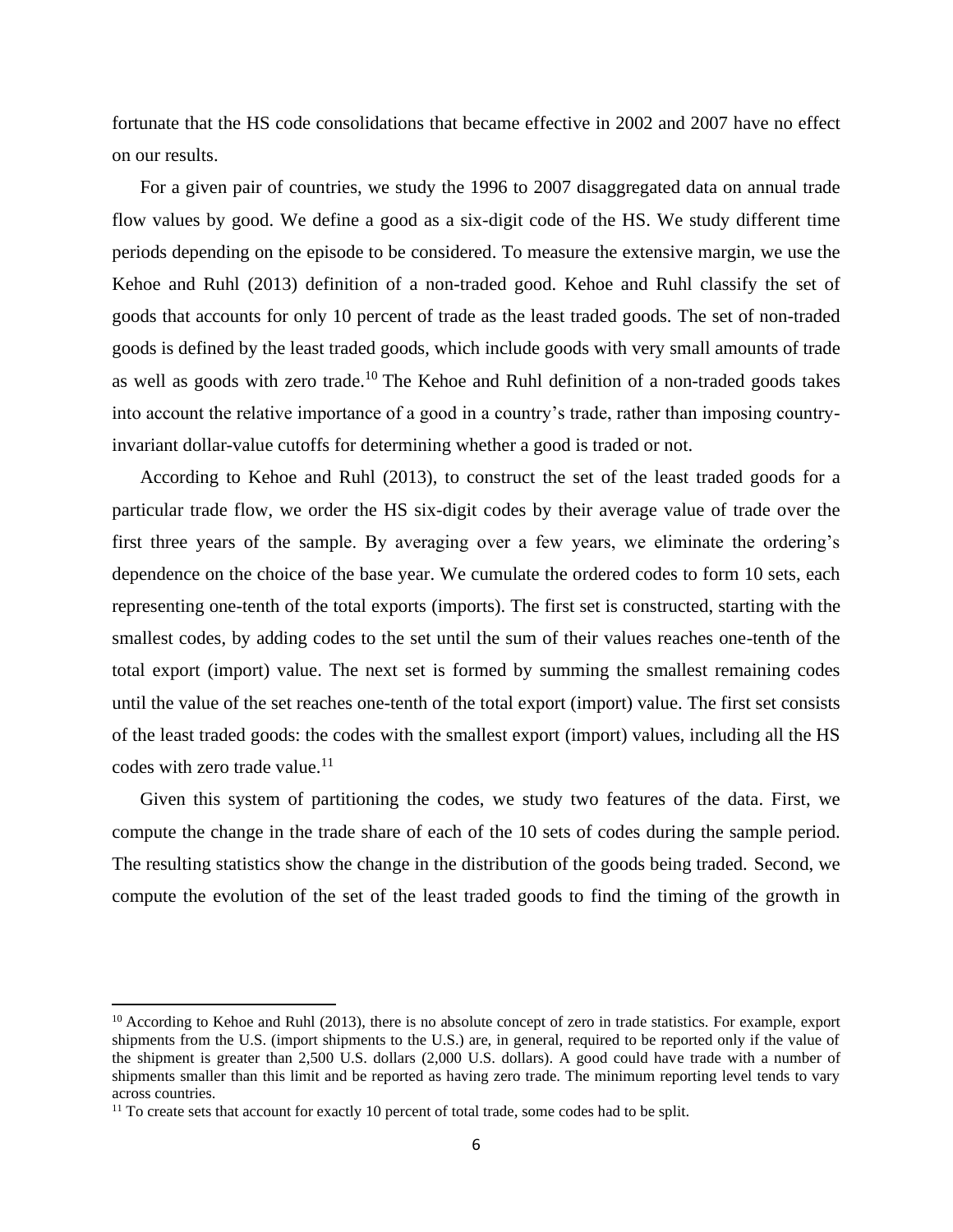these goods. Here, we note again that fortunately, the HS code consolidations that became effective in 2002 and 2007 have no effect on our results.<sup>12</sup>

Figure 1, for example, shows the values of the 10 sets of codes in 1996 for Japan's exports to Mongolia; the total value of each set of codes is equal to 0.10 of Japan's total exports to Mongolia by construction. The numbers above each bar in the figure are the number of goods needed to account for 10 percent of the trade flow. The distribution of trade is skewed, that is, it requires 1170.74 least traded goods, 526 codes (Table 1.a) of which have zero recorded export value in 1996, to account for 10 percent of the total exports from Japan to Mongolia.

The bars in Figure 1 are the fractions of trade in 2005, after 9 years, which include the period 1997 to 2002, which is the period of structural changes. To interpret these statistics, we consider the following two extreme cases. First, if the growth in trade were driven only by a proportional increase in the value of all the already traded goods, that is, if the growth in trade were entirely on the intensive margin, each set of codes would retain its one-tenth share in trade. Thus, the bars in Figure 1 would all be 0.10. Second, if the growth in trade were driven only by trade in goods that were not previously traded, that is, if the growth was only on the extensive margin, the set of least traded goods would gain trade share. The trade shares of the other sets, on the other hand, would decline.

As shown in Figure 1, the movements of the trade shares of the highest 9 sets of goods are not uniform, but the data have a very large positive spike in the share of trade accounted for by the least traded goods. The 1170.7 least traded goods that account for 10 percent of Japan's exports to Mongolia in 1996 account for 28.4 percent of those same goods in 2005.

In addition, in Table 1.a, we present the decomposition of the Kehoe and Ruhl extensive margin in three parts. These include zero traded goods, little traded goods or goods with positive traded values that are less than or equal to 50,000 U.S. dollars, and relatively traded goods or goods with a trade value that is greater than 50,000 U.S. dollars. In this way, we are able to present the origins of the actual growth. As Table 1.a shows, the increases in Japan's exports of the least traded goods to Mongolia are spread across many goods. The 526 least traded goods

 $12$  According to the HS consolidation check file provided by Cebeci (2012), if a specific HS six-digit code appears in the 'Sorted by original HS' sheet, the code was affected by the consolidation operations. Otherwise, the code did not change across HS 1996, 2002, and 2007 classifications and thus it was not affected by the consolidation operations. We checked that in our data, all of the HS six-digit codes that do appear in the 'Sorted by original HS' sheet were zero traded during the periods to be studied, and thus these codes do not affect the change in the trade share of each of the 10 sets of codes.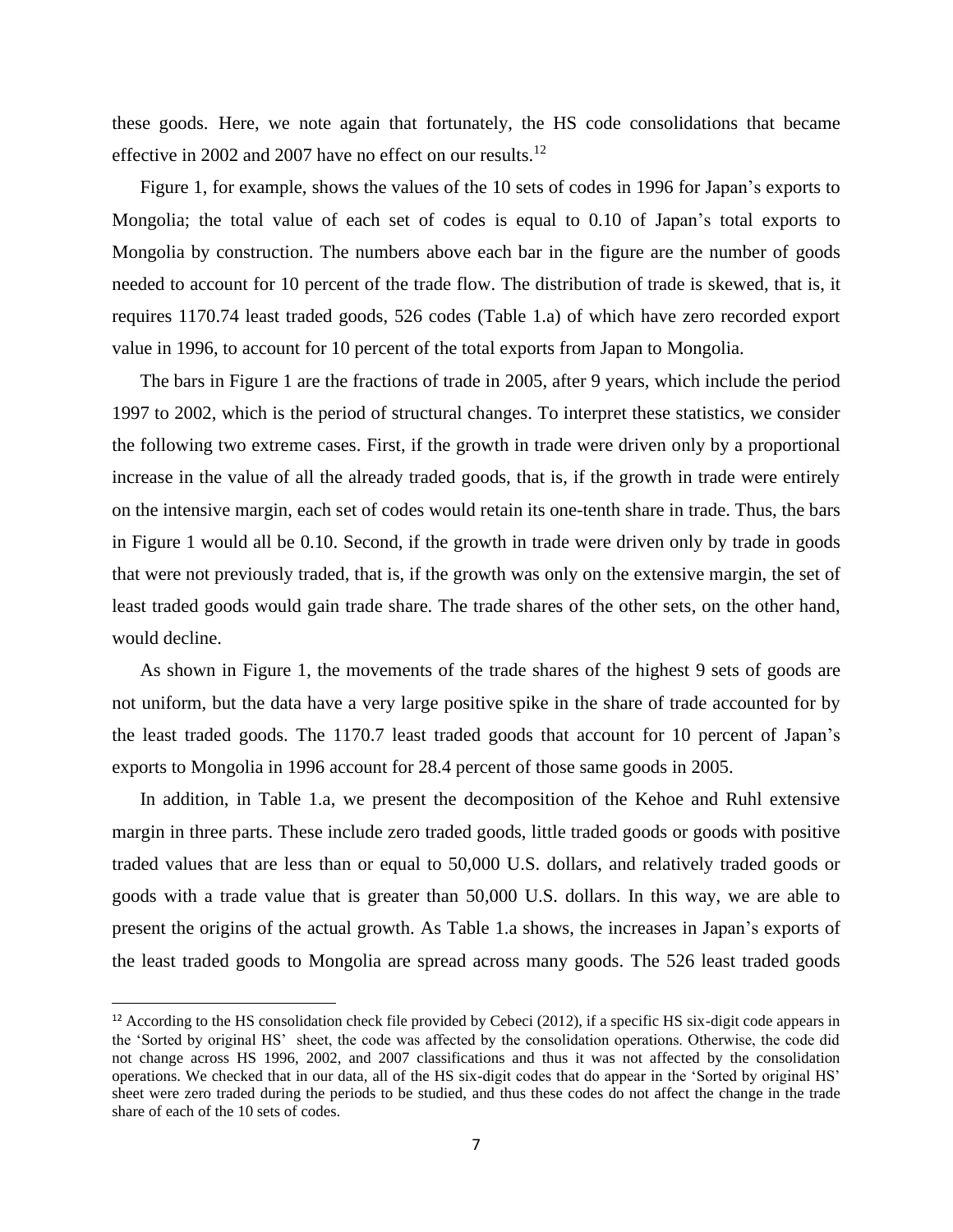that have zero recorded export value in 1996 have positive recorded export value in 2005, and exports of these goods account for 12.0 percent of the exports from Japan to Mongolia in that year. The share of the 618 least traded goods that were little traded in 1996 increased from 6.1 percent to 10 percent in 2005.

Using the same division of codes, our second computation focuses only on the set of the least traded goods. For each of the sample years, we compute the share of the total trade flow accounted for by the codes included in the least traded goods. Figure 3, for example, shows the evolution of the least traded goods in 1996. As in the first computation, if there was an extensive margin growth, we would observe an increase in the share of the least traded goods. An increase in the share of the least traded goods that coincides with the implementation of structural reform or trade liberalization indicates the link between the reform or liberalization and the growth in the extensive margin.

It is worth noting that the method by Kehoe and Ruhl (2013) applied in our study for measuring the extensive margin is different from methods used in the few previous studies on the extensive margin. Hummels and Klenow (2005) and Broda and Weinstein (2006), for example, classify a good as not traded if the value of trade is zero, and Evenett and Venables (2002) classify a good as not traded if its yearly value of trade is less than or equal to 50,000 U.S. dollars (1985), regardless of the country being studied. According to Kehoe and Ruhl's definition of a non-traded good, goods with very small, but non-zero, amounts of trade can be considered, and the actual dollar value of the cutoff can differ across countries. In fact, as mentioned in the introduction, the method by Kehoe and Ruhl has been widely used. Sandrey and van Seventer (2004), Mukerji (2009), Kurokawa (2011), Dalton (2014, 2017), Atolia and Kurokawa (2016), Cho and Díaz (2018), and Cho et al. (2018), for example, use their method to measure the extensive margin of trade as do we.

## **3. Extensive Margin Growth**

Following Kehoe and Ruhl (2013), in our analysis, we consider three types of episodes involving bilateral country pairs: (1) structural change episodes involve periods of rapid trade growth that are driven by significant structural transformation; (2) trade liberalization episodes involve a major change in the trade regime between country pairs; and (3) business-cycle episodes are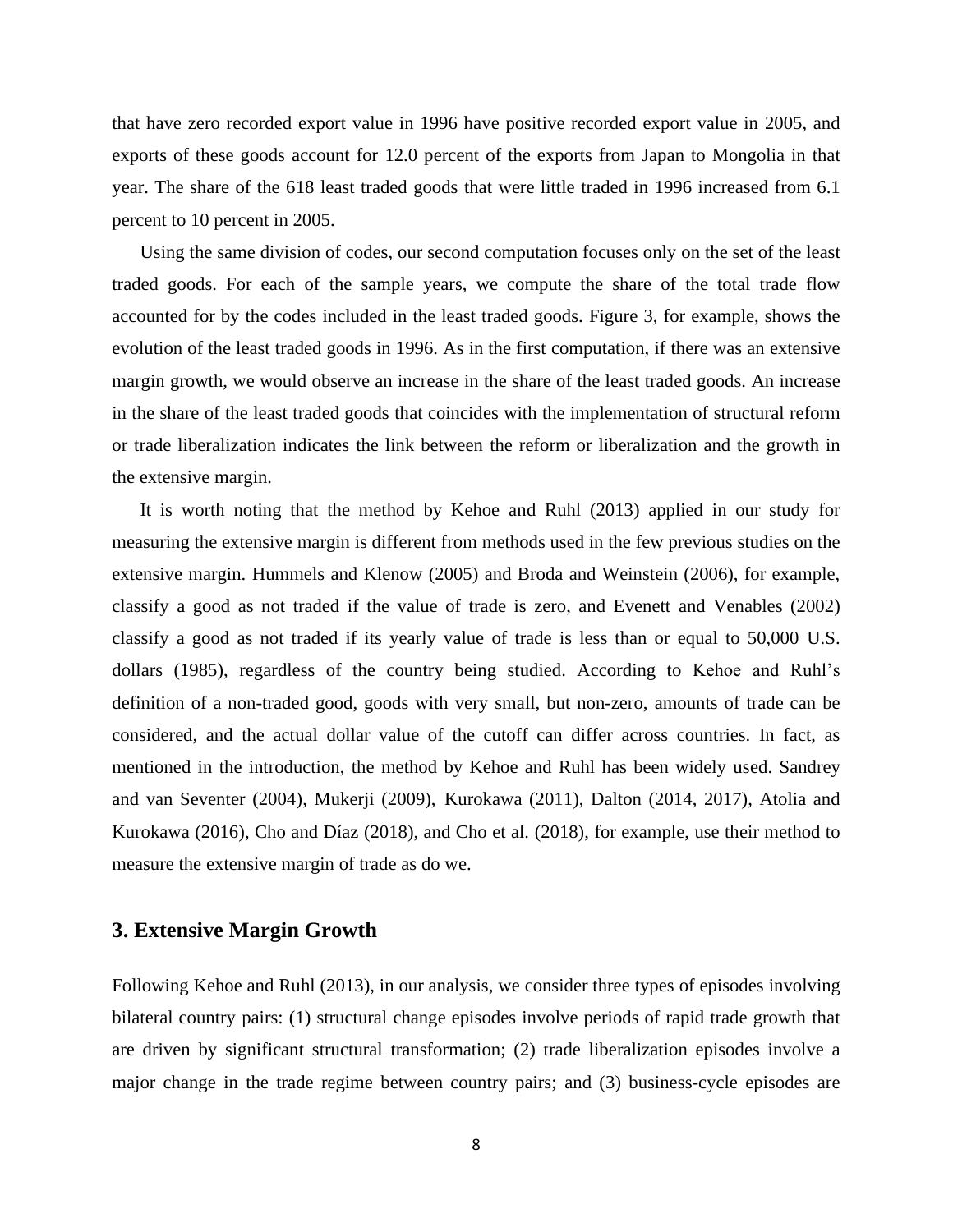episodes in which neither country has a significant structural transformation nor a significant change in trade policy. The business-cycle episodes allow us to observe how the extensive margin responds to the usual turbulence of business cycles.

## **3.1. Structural change episodes**

As mentioned in the introduction, recent theoretical models predict that significant structural changes are accompanied by a significant restructuring of the composition of a country's trade, that is, the extensive margin of trade.

Since abandoning the central planning in 1991, Mongolia has made real progress toward transforming itself into a market-based economy. Hence, the private sector share of the GDP has been increasing.<sup>13</sup> Raising the living standards by finding ways to overcome the constraints of isolation, distance, and limitations of the domestic market due to the population size, however, remained Mongolia's continuing development challenge. Policymakers recognized both the need for further promoting private sector development and large-scale infrastructure investments as well as restructuring Mongolia's economy to make it more competitive and to enhance its growth. Hence, policymakers took a set of important regulatory and economic measures during 1997 to 2002 that led to a new transition process. As a result, by 2005, the private sector share of the GDP accounted for approximately 80 percent of the total economic output as compared with zero in 1991, and the foreign trade was done almost at 100 percent by private companies.

One of the measures was the opening of the country and its mineral resources to foreign trade and investment, which culminated in Mongolia's accession to the WTO and its adoption of the new minerals legislation in 1997 that was widely hailed throughout the global industry as a world-class, investor-friendly legislation. Another important legislative measure was the improvement of the foreign direct investment (FDI) law that accorded foreign investors greater security. The last amendment to the FDI law was added in 2002. Besides the overall liberalization, the government implemented social programs such as the Housing Program (1998- 2005) to increase apartment supply in the capital city of Ulaanbaatar. The Housing Program had

<sup>&</sup>lt;sup>13</sup> Anderson et al. (1999) examine Mongolia's post-privatization developments, such as ownership changes and enterprise governance.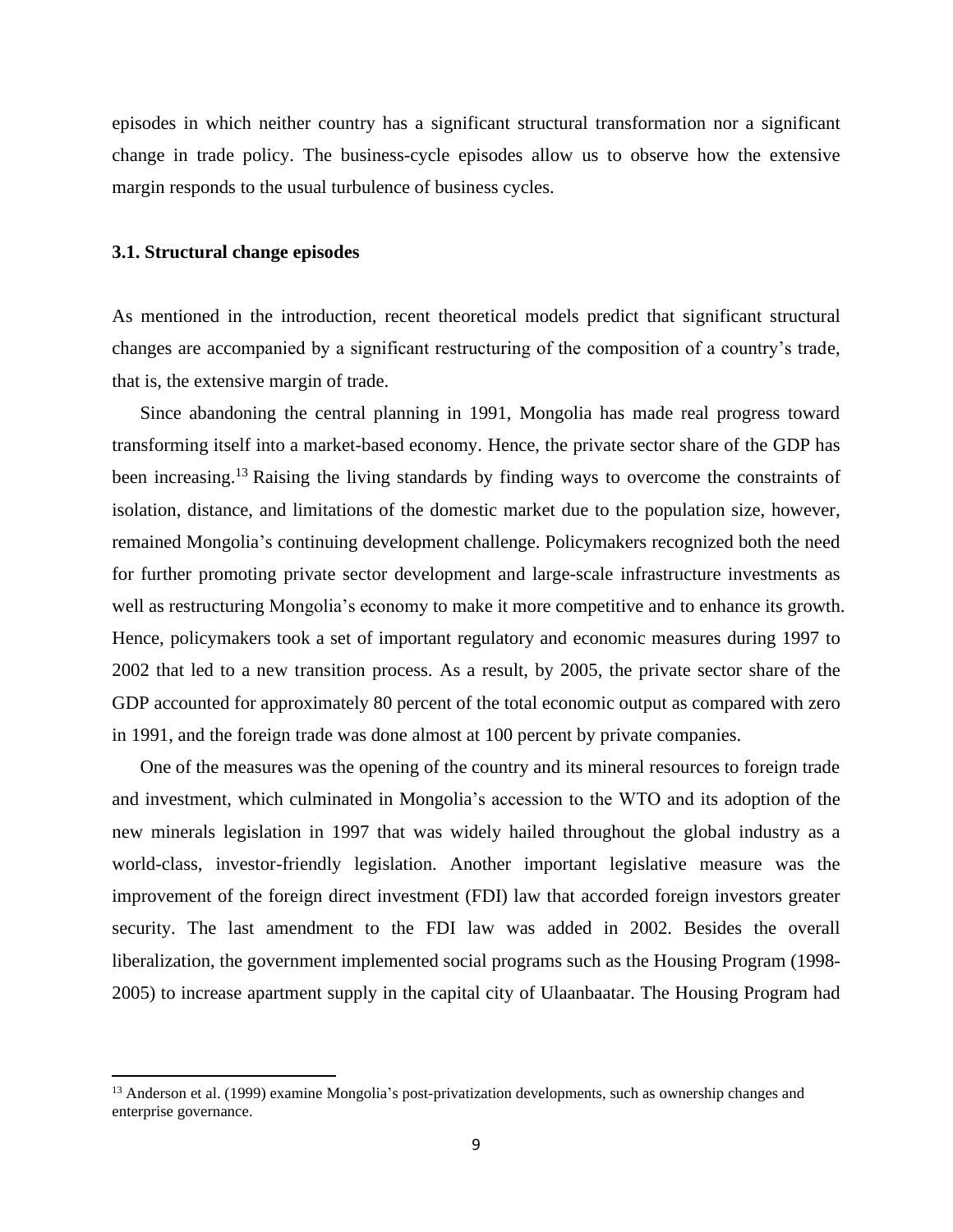a significant impact on trade as many construction materials need to be imported due to the lack of their domestic production.

As a result of these measures, Mongolia's economy recovered by 2001, and the GDP returned to its pre-transition level of 1990. Mongolian mineral resources began to gain more attention within the country and internationally as the mining sector began to receive large FDIs. As a result, 1997 to 2005 was a period of rapid growth for Mongolian exports and imports. Exports of goods grew 6.8 fold from 155.5 million U.S. dollars in 1996 to 1,062.4 million U.S. dollars in 2005. Over this period, imports of goods grew 4.5 fold from 261.0 million U.S. dollars in 1996 to 1,173.7 million U.S. dollars in 2005.

In this section, we would like to investigate the impact of structural reforms on the extensive margin of Mongolia's trade with 10 major trade partners. We use the Kehoe and Ruhl's (2013) country-variant methodology and measure the extensive margin before and after the reforms. First, we focus on Japan. The size of trade between Mongolia and Japan represents 22 percent of the overall Mongolian trade turnover in 1996, which means that Japan was the third largest trade partner of Mongolia in that year (after Russia and China).

Figures 1 and 2 show the effect that these reforms had on the extensive margin in bilateral trade between Mongolia and Japan from 1996 to 2005. As we have mentioned in Section 2, the least traded 1170.7 goods of Japan's exports to Mongolia increased from 10 percent in 1996 to 28.4 percent in 2005 (Figure 1), which means that, as Mongolia liberalized and restructured, the composition of its imports from Japan changed. On the other hand, the least traded 286.2 goods of Mongolia's exports to Japan grew to 100.0 percent of over the same period (Figure 2), which indicates that all of the non-least-traded goods became to be un-traded over the period.

In addition, we report the shares of the least traded goods in total exports for the base (1996) and end of the period (2005) and their decomposition in Table 1.a. For example, the second line of Mongolia's exports to Japan in Table 1.a indicates that Mongolian zero traded goods of 105 grew from 0 percent in 1996 to 97.3 percent in 2005 and made the most contribution to the growth of the share of the least traded goods, whereas the share of little traded and relatively traded goods among the least traded goods fell during that period.

Figure 3 provides details regarding the timing of the extensive margin growth. It appears that structural reforms first affected Japan's exports to Mongolia. In fact, Japanese companies and companies with Japanese shareholders in Mongolia imported mining and construction equipment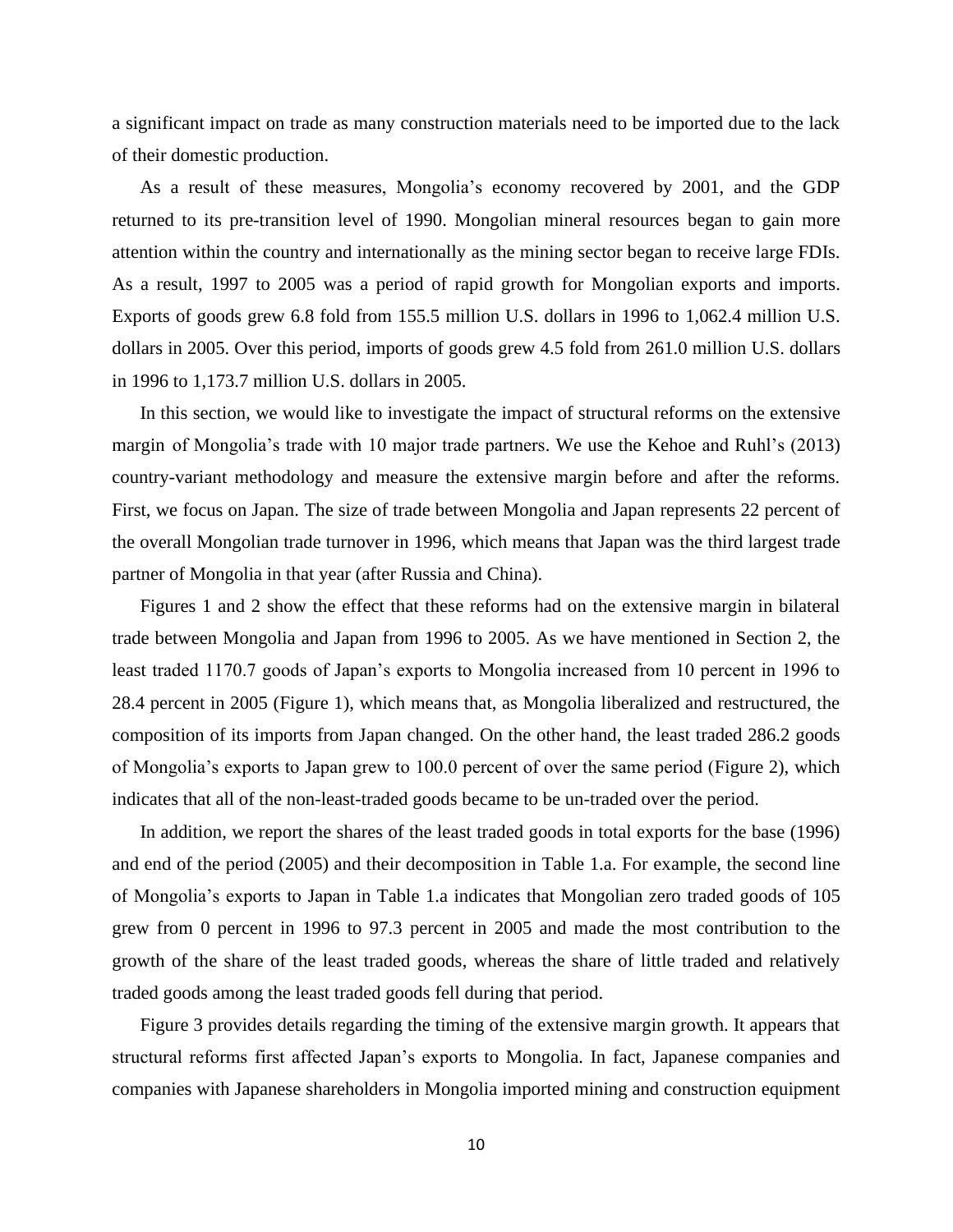such as heavy transporters and other transportation vehicles. The share of the least traded goods of Japan's exports to Mongolia increased dramatically during 1999 to 2000, while the set of least traded goods of Mongolia's exports to Japan rose from 2002 to 2004 as the mining sector started exporting. As Figure 3 shows, the share of the least traded goods of both exports significantly increased during the years of the structural reforms, ultimately reaching a higher level than before and maintaining at that level for the subsequent years. It appears that structural changes had a large effect on the extensive margin for both the exports of both countries.

This result is not unique only between Mongolia and Japan. The same growth patterns emerged for the bilateral trade between Mongolia and its other 9 main trading partners as evidenced in the results reported in Tables 1.a and 1.b. It should be noted that as the trade environment changed between Mongolia and China due to the China's accession to the WTO by the end of 2001, the extensive margin calculations between these two countries in this structural change episode were made only for the period from 1996 to 2001, thus isolating the effect of China's tariff reductions.

What were the specific growth areas? We identify the top 10 growth among the least traded goods at HS 2-digit level for Mongolia's imports and exports with its 10 main trading partners. In the case of the least traded goods in Mongolia's imports from main trading partners, the top 10 included oil, due to the large increase in the number of automobiles and mining vehicles, equipment, machinery, materials, and other consumer goods. The top 10 growth least traded goods of Mongolia's imports from main trading partners increased their share in total imports from 4.6 percent in 1996 to 9.2 percent in 2005. In the case of the least traded goods in Mongolia's exports to main trading partners, the top 10 included mineral resources, resources coming from livestock herding, and cashmere and wool textiles. The top 10 growth least traded goods of Mongolian exports to its main trading partners increased their share of 2.4 percent in 1996 to 6.3 percent in 2005.

In this section 3.1, we have described an increase in the shares of the set of the least traded goods in Mongolian trade with all of its main trading partners during the period of structural change, thus indicating the importance of these structural changes. In fact, almost all of the main trading partners produced goods related to the Mongolian policy changes from 1997 to 2002.

## **3.2. Trade liberalization episodes**

11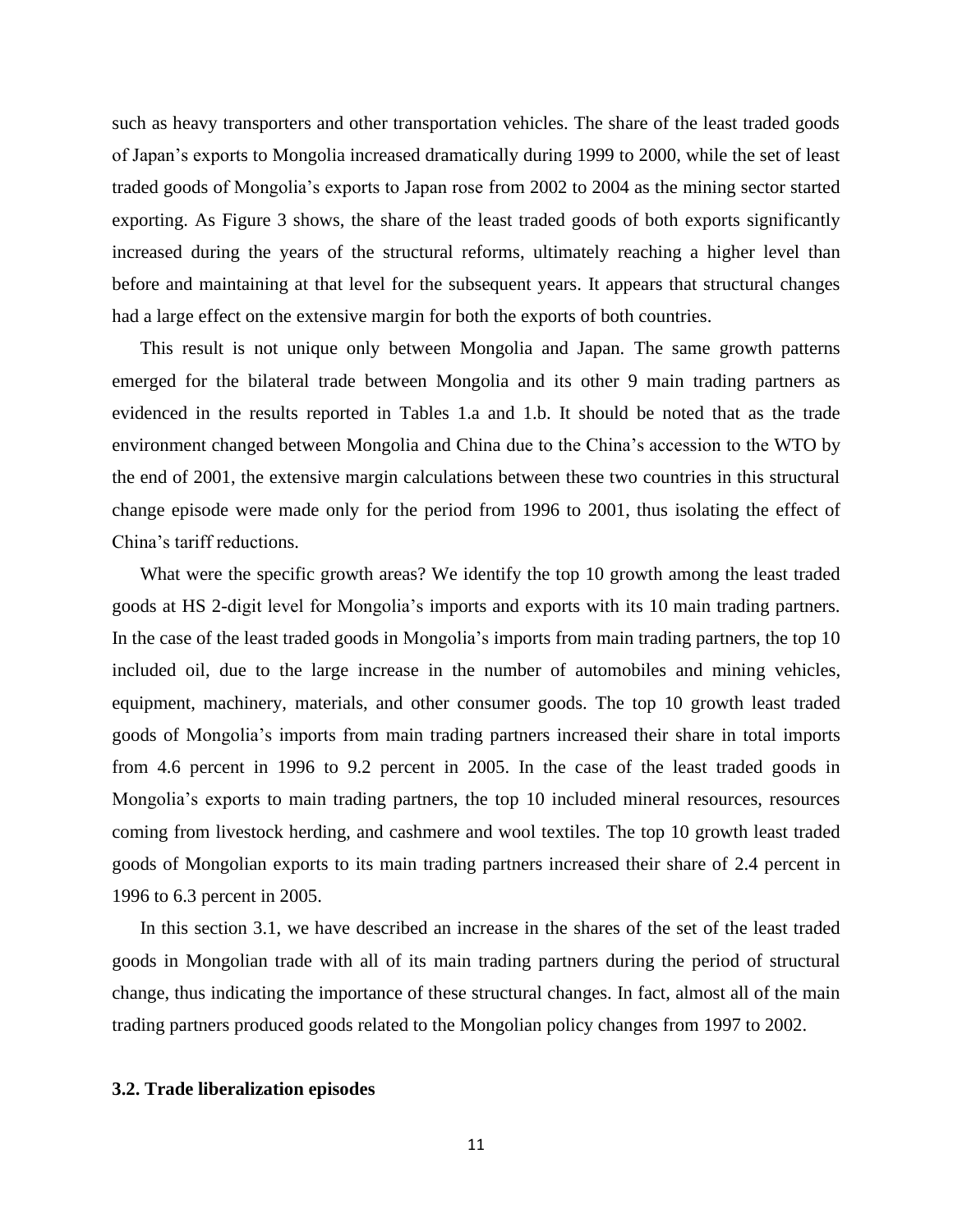It is difficult to specifically identify the partial impact of trade liberalization cases, such as Mongolia's accession to the WTO (1997) and Mongolia's becoming eligible for the GSP schemes of the U.S. (1999) and Japan (2000), from the impact of the structural changes during the period 1997 to 2002. Thus, in our analysis of trade liberalization, we consider two other episodes where there were further changes in the Mongolian trade environment after the structural reforms.

First, we consider a trade liberalization episode due to the accession of China to the WTO (2001). Next, we show the extensive margin changes in Mongolian exports to the EU as a result of becoming eligible for the EU GSP+ scheme (2005). A plausible hypothesis for these trade liberalization cases, according to prior research, would be that changes in the trade regime change the composition of trade.

China became a member of the WTO by the end of 2001. China's share in the Mongolian total trade was 40.5 percent in 2001. To meet the fundamental principles of the General Agreement on Tariffs and Trade (GATT) and the WTO, China committed to removing most tariff barriers by 2004, with some minor exceptions; however, all barriers were to be lifted no later than 2010. By 2004, China's average bound tariff level was to decrease to 15 percent for agricultural products, ranging from 0 to 65 percent, with the higher rates applied to cereals. For industrial goods, the average bound tariff level was to decrease to 8.9 percent, with a range from 0 to 47 percent, with the highest rates applied to photographic film, automobiles and related products.

For measuring the extensive margin in trade between Mongolia and China, we use the time period from 2001 to 2007.<sup>14</sup> As can be seen in Figures 4 and 5, there is a significant extensive margin growth between Mongolia and China when we compare results for 2001 and 2007. The least traded 2,761.4 Chinese goods to Mongolia went from 10 percent of the total exports to Mongolia in 2001 to 78.0 percent in 2007. The least traded 479.7 Mongolian goods to China increased their shares from 10.0 percent to 40.0 percent of the total exports to China during the same time period. Figure 6 shows the dynamics of these changes. As can be seen, the increases were drastic just after China's accession to the WTO in 2001.

<sup>&</sup>lt;sup>14</sup> The year 2007 is chosen as an end-of-period to control the macroeconomic effects that may come from the global Lehman Brother's shock.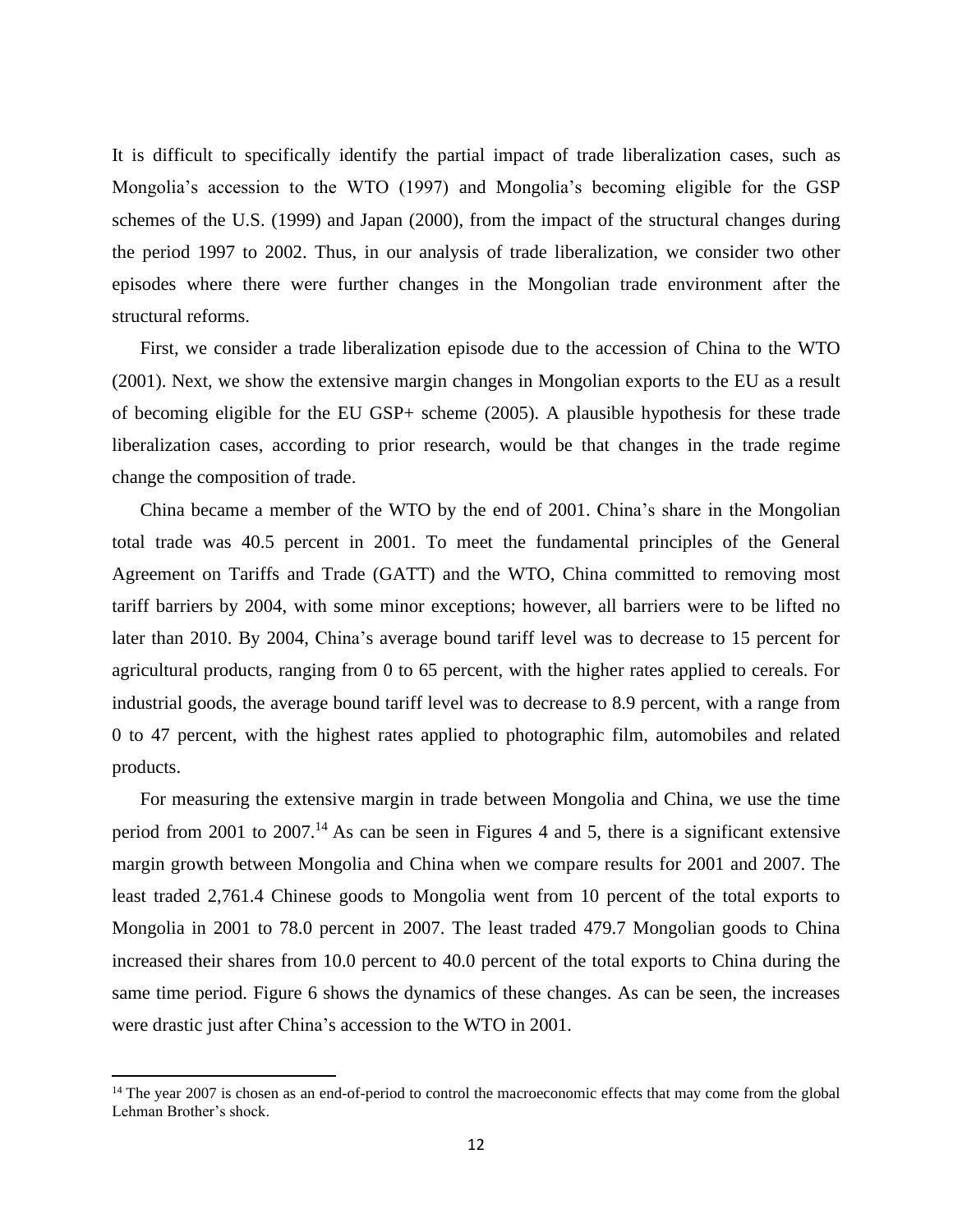Table 2 summarizes the results of the trade liberalization episode between Mongolia and China. It should be noted that the Kehoe and Ruhl (2013) methodology measures the extensive margin as a set of the least traded goods and, thus, may allow some traded goods in the case of small trade relationships to account for the extensive margin growth. Therefore, we examine the decomposition of the Kehoe and Ruhl's extensive margin. Reported in Table 2 is the decomposition of the base and the end-of-period shares of the least traded goods in total exports and the number of goods that account for the shares. Upon analysis of this decomposition, we find that the extensive margin growth in trade between Mongolia and China following China's import tariff reductions comes from zero or little traded goods among the least traded goods.<sup>15</sup>

What were the specific growth areas? The data are examined to determine what accounted for the significant growth. We identify the top 10 growth among the least traded goods at HS 2 digit level for China's and Mongolia's exports where we observe an enormous increase in the traded value from 2001 to 2007. In the case of the least traded goods in China's exports to Mongolia, the top 10 included products of the printing industry, fuels, construction materials, and mining vehicles. China's top 10 growth least traded goods increased their share in total exports from 5.6 percent in 2001 to 12 percent in 2007. In the case of the least traded goods in Mongolia's exports to China, the top 10 included mineral resources and resources coming from livestock herding. Mongolia's top 10 growth least traded goods increased their share in total exports from 4.2 percent in 2001 to 14.1 percent in 2007.

Another trade liberalization case that we consider is the change in the Mongolian trade environment due to becoming eligible for the EU GSP+ (2005). The EU's share in the Mongolian total trade was 11.3 percent in 2005. We measure the Kehoe and Ruhl (2013) extensive margin by comparing 2002 and 2007, which are before and after the change in the trade regime only for Mongolian exports as it is a one-sided liberalization. Mongolia became eligible for the EU GSP+ by the end of  $2005$ .<sup>16</sup> Because the status is granted for the next three years only (2006 to 2008), we compare the trade statistics of 2002 and 2007. We do not consider 2008, thus eliminating the impact of the global financial crisis on the trade.

The results for the Mongolia-EU trade liberalization episode are summarized in Figures 7 and 8 and Table 2. Figure 7 shows that the least traded 519 Mongolian goods to the EU went

<sup>&</sup>lt;sup>15</sup> Only in the case of Mongolian exports of the least traded goods, we observe some traded goods (relatively traded goods) incorporated in the extensive margin. But the share of these traded goods declines, as shown in Table 2.

<sup>&</sup>lt;sup>16</sup> Practically all Mongolian export products are granted tariff-free access to the EU as a result of the GSP+.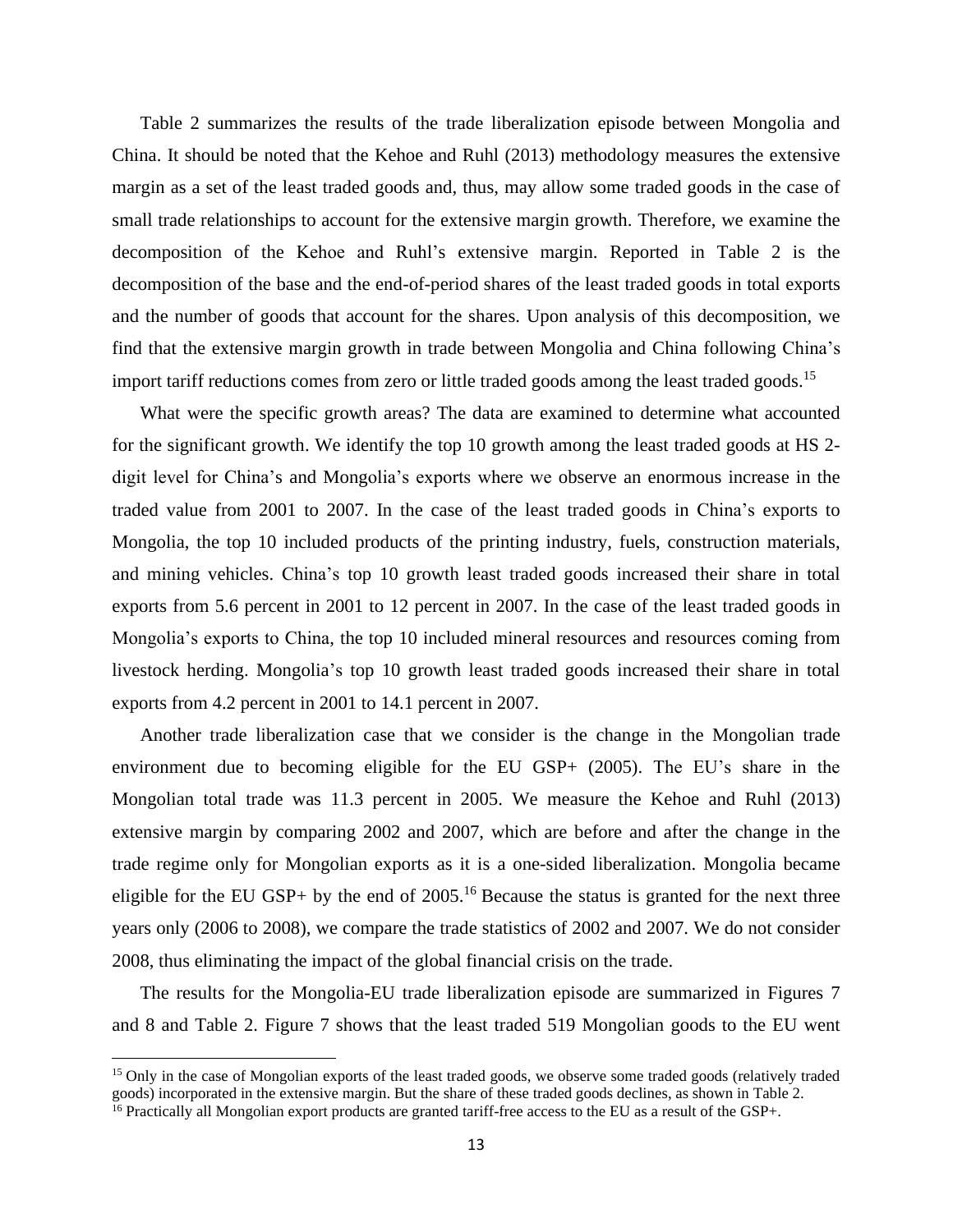from 10 percent of the total exports to the EU in 2002 to 33.8 percent in 2007. Figure 8 shows the timing of the increase in the extensive margin in Mongolian exports to the EU coincides with the change in the trade regime. Table 2 reports that the growth on the extensive margin comes from the growth in the share of zero or little traded goods among the least traded goods.

What were the specific growth areas? We identify the top 10 growth among the least traded goods at HS 2-digit level for Mongolia's exports to the EU where we observed an enormous increase in the traded value from 2002 to 2007. The top 10 goods included mineral resources, cashmere and wool textiles, and resources coming from livestock herding. Mongolia's top 10 growth least traded goods increased their share in total exports from 3.1 percent in 2002 to 24.4 percent in 2007.

## **3.3. Business-cycle episodes**

We have, thus far, studied the country pairs in which there were significant structural changes or trade regime changes. We can also study country pairs in which there were no significant structural changes or trade regime changes so as to study the effects of normal business-cycle fluctuations on the extensive margin. We expect that unlike significant structural changes or trade liberalization, normal business-cycle fluctuations do not cause significant fluctuations in the extensive margin. To see how the extensive margin changes during the business cycles, we compute the same measures of extensive margin growth for the Mongolia-Russia pair during the period 2002 to 2007. Among the 10 main trade partners, only trade between Mongolia and Russia did not experience any type of liberalization during the time period that we consider.

Figures 9 and 10 demonstrate how the extensive margin changed between these two countries. As can be seen, there is little change in the share of the least traded goods in Russian exports to Mongolia during the period 2002 to 2007. In Mongolian exports to Russia, on the other hand, the share of the least traded goods increased during this period, although this increase is relatively small compared with the increases observed in other episodes. A possible reason for this increase could be the Northeast-Asian regional integration. In fact, the data show that used Korean and Japanese cars started to be exported from Mongolia to Russia during the period. Figure 11 shows that there is little or relatively small variation in the share of exports accounted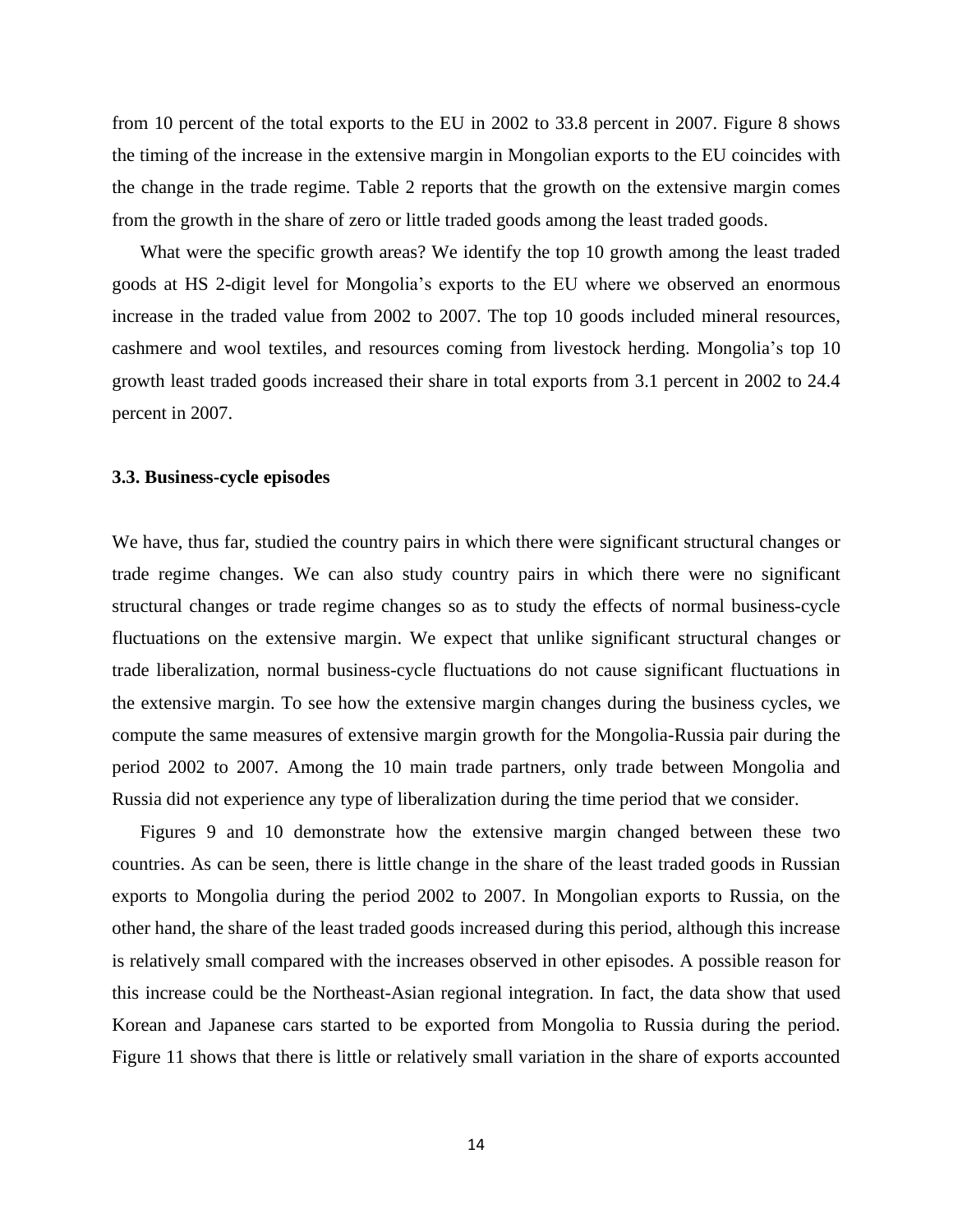for by the least traded goods over this period. In Table 3, we show the decomposition of the changes in the share of the least traded goods.

As mentioned in Kehoe and Ruhl (2013), little or relatively small change in the extensive margin during the business cycles indicates that exporting decisions would not be trivial matters for firms. This is because firms usually face large sunk costs to establish an export operation as in Melitz (2003). Temporal changes, such as business cycles, may not induce firms to make (or abandon) large sunk investments. Large permanent changes, however, may induce firms to enter (or exit) the export markets. Ruhl (2008), for example, constructs a quantitative general equilibrium model of fixed costs under uncertainty and finds that much of the difference in the response of exports to business cycles versus trade liberalization can be accounted for by these factors.

## **4. Robustness Check: Decomposing Trade Growth**

Using the Hummels and Klenow (2005) decomposition of trade margins, we check how the country-variant Kehoe and Ruhl (2013) characterization of the extensive margin differs from the country-invariant characterizations in the case of countries with small trade relationships such as Mongolia.<sup>17</sup>

Hummels and Klenow (2005) decompose the change in country *i*'s share of total imports to country  $j$  into that accounted for by the extensive and intensive margins.<sup>18</sup> To compute this decomposition, we define a non-traded good. Thus far, we have used the Kehoe and Ruhl (2013) country-variant cutoff, that is, the least traded goods. We also use country-invariant cutoffs as in Evenett and Venables (2002), Hummels and Klenow (2005), and Broda and Weinstein (2006). We then compare the results of the decomposition under different definitions of a non-traded good.

We compute the decomposition of trade margins for the Mongolia-Japan pair in the structural change episodes and the Mongolia-China and Mongolia-EU pairs in the trade liberalization episodes and report them in Table 4. To compute the decomposition, we need data on the

<sup>&</sup>lt;sup>17</sup> Hillberry and McDaniel (2002) also use the Hummels and Klenow (2005) decomposition to examine the growth in U.S. trade with its North American Free Trade Agreement (NAFTA) partners, finding growth in both the extensive and intensive margins.

<sup>&</sup>lt;sup>18</sup> See Kehoe and Ruhl (2013) for the detailed procedure used to compute the Hummels and Klenow (2005) decomposition.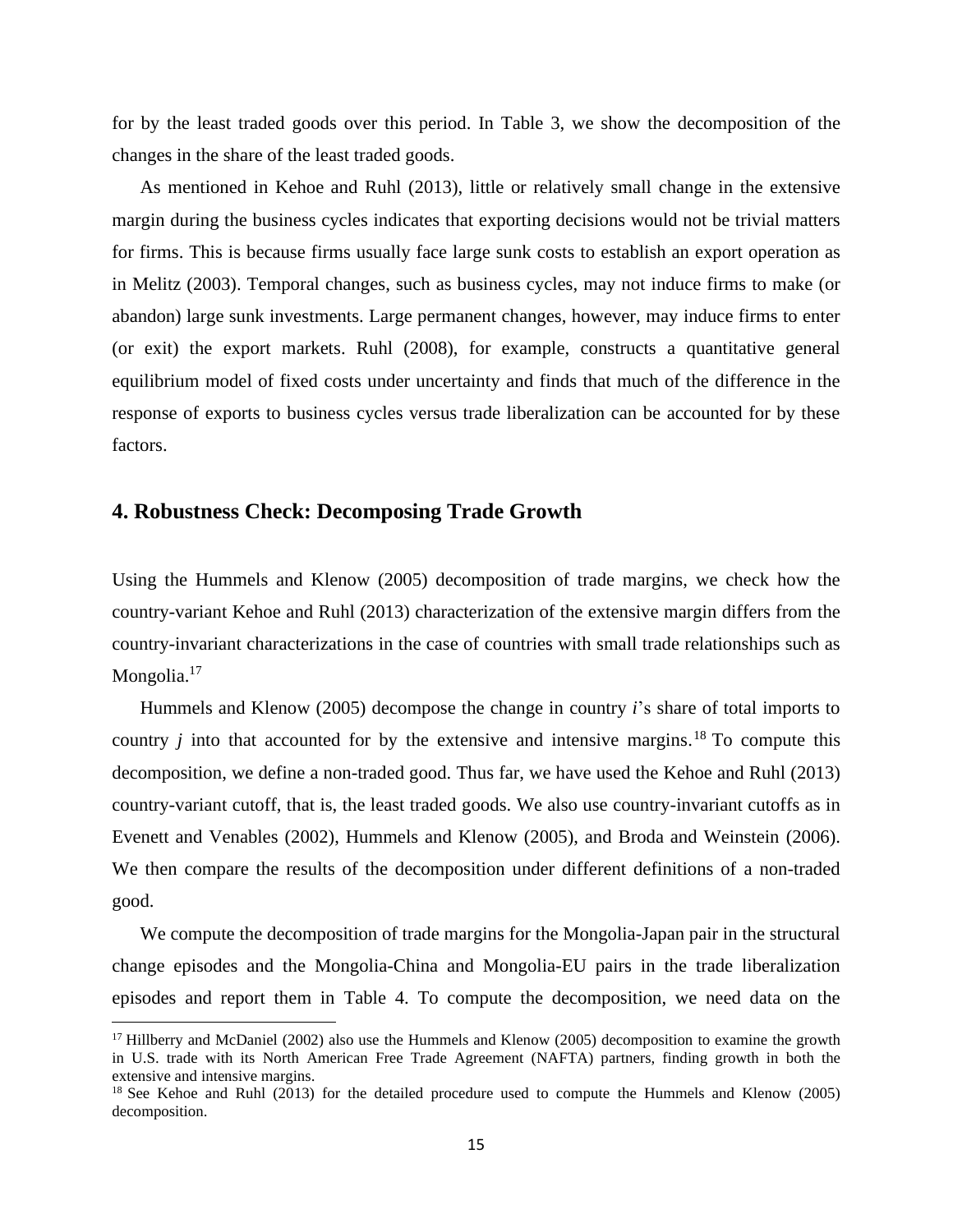country's total imports by its six-digit HS code. Columns 1 and 2 report the decomposition when a good is non-traded according to a country-invariant cutoff value. Column 1 uses a zero cutoff value, as in Hummels and Klenow (2005) and Broda and Weinstein (2006), and column 2 uses a cutoff value of 50,000 U.S. dollars, as in Evenett and Venables (2002). The third column reports the decomposition using the country-variant 10 percent cutoff values implied by the Kehoe and Ruhl's definition of least traded goods.<sup>19</sup>

As can be seen in Table 4, the decompositions that employ different cutoffs show different results for the extensive margin growth. In contrast to Kehoe and Ruhl's findings for large trade relationships, the decomposition that uses the cutoff of strict 0 U.S. dollars presents the highest extensive margin growth while the Kehoe and Ruhl's 10 percent cutoff presents the smallest extensive margin growth among the three cutoffs. This finding reflects that countries with small trade relationships, such as Mongolia, trade less than 50,000 U.S. dollars in many of the goods, that is, there are many non-traded goods. Kehoe and Ruhl, on the other hand, find that countries with large trade relationships trade more than 50,000 U.S. dollars in almost every good, that is, there are no non-traded goods. There is thus an obvious contrast between Kehoe and Ruhl's (2013) findings for large trade relationships and our findings for small trade relationships. This supports Kehoe and Ruhl's argument that a country-invariant cutoff may understate the extensive margin in large trade relationships and overstate the extensive margin in small trade relationships.

According to Kehoe and Ruhl (2013), one possible resolution of this underestimation of the extensive margin in large trade relationships is to increase the cutoff value. However, if this increased cutoff value is country-invariant, this causes problems in small trade relationships. For example, Kehoe and Ruhl (2013) show that the country-variant 10 percent cutoff implies that any good exported from Canada to the U.S. at less than 76,122,400 U.S. dollars is non-traded, and a good exported in the amount of 76,122,400 U.S. dollars accounts for only 0.093 percent of the total trade flow. The country-invariant cutoffs, however, consider this good heavily traded. To classify these heavily traded goods as non-traded under a country-invariant cutoff, we need to increase the cutoff value. If this increased cutoff value is constant across country pairs, this creates problems measuring non-traded goods in small trade relationships. In the case of

 $19$  Here, we take as the 10 percent cutoff value the average (over the first three years of the sample) amount of trade in the first good, which is not included in the set of the least traded goods. Of course, this 10 percent cutoff value varies across countries.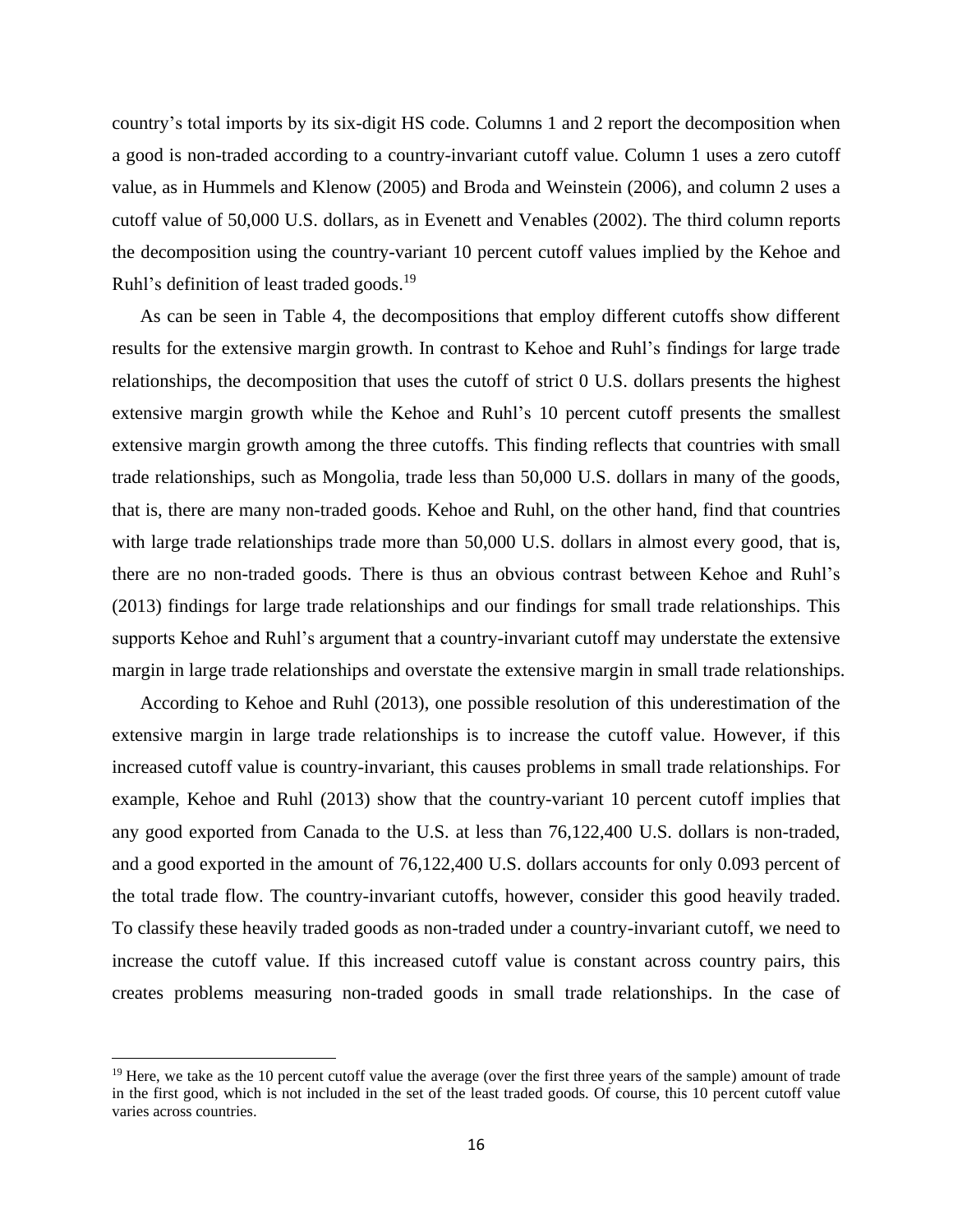Mongolia, for example, the cutoff value of 76,122,400 U.S. dollars implies that a good valued at 64.0 percent of total Mongolian exports to the EU would be considered a non-traded good.

## **5. Conclusion**

Using the Kehoe and Ruhl (2013) methodology, we examined Mongolia's trade data from several structural change and trade liberalization episodes in which theoretical models predict changes in the extensive margin of trade. We found large increases in the extensive margin in Mongolia's trade with 10 major trade partners during the period 1997 to 2002, when Mongolia was undergoing significant structural reforms. We also found further increases in the extensive margin for the Mongolia-China and Mongolia-EU pairs after trade liberalizations due to China's accession to the WTO (2001) and Mongolia's eligibility for the EU GSP+ scheme (2005), respectively. However, we found no or relatively small further increases in the extensive margin for the Mongolia-Russia pair during the period from 2002 to 2007, when there was no major change in the trade regime of these two countries. Thus, our findings support the hypothesis that the extensive margin growth is driven by trade liberalization or structural change but not by the usual turbulence of business cycles.

The new Kehoe and Ruhl's (2013) measure of the extensive margin may incorporate some traded goods in small trade relationships, and the growth of the extensive margin may come from the growth of these goods. Hence, we decomposed the least traded goods into three parts: zero traded, little traded, and relatively traded goods. Then, we indicated that the least traded goods growth comes from the growth of zero and little traded goods rather than from the growth of relatively traded goods. Hence, the Kehoe and Ruhl definition of non-tradedness is also consistent for the case of Mongolia.

To check the robustness of our results, we calculated Hummel and Klenow's (2005) decomposition of the import share using different cutoff values. Our results support Kehoe and Ruhl's (2013) claim that country-invariant cutoffs overestimate the extensive margin growth for countries with small trade relationships. In fact, the extensive margin growth measured by using country-invariant cutoffs is much higher than that measured by using the Kehoe and Ruhl country-variant 10 percent cutoff.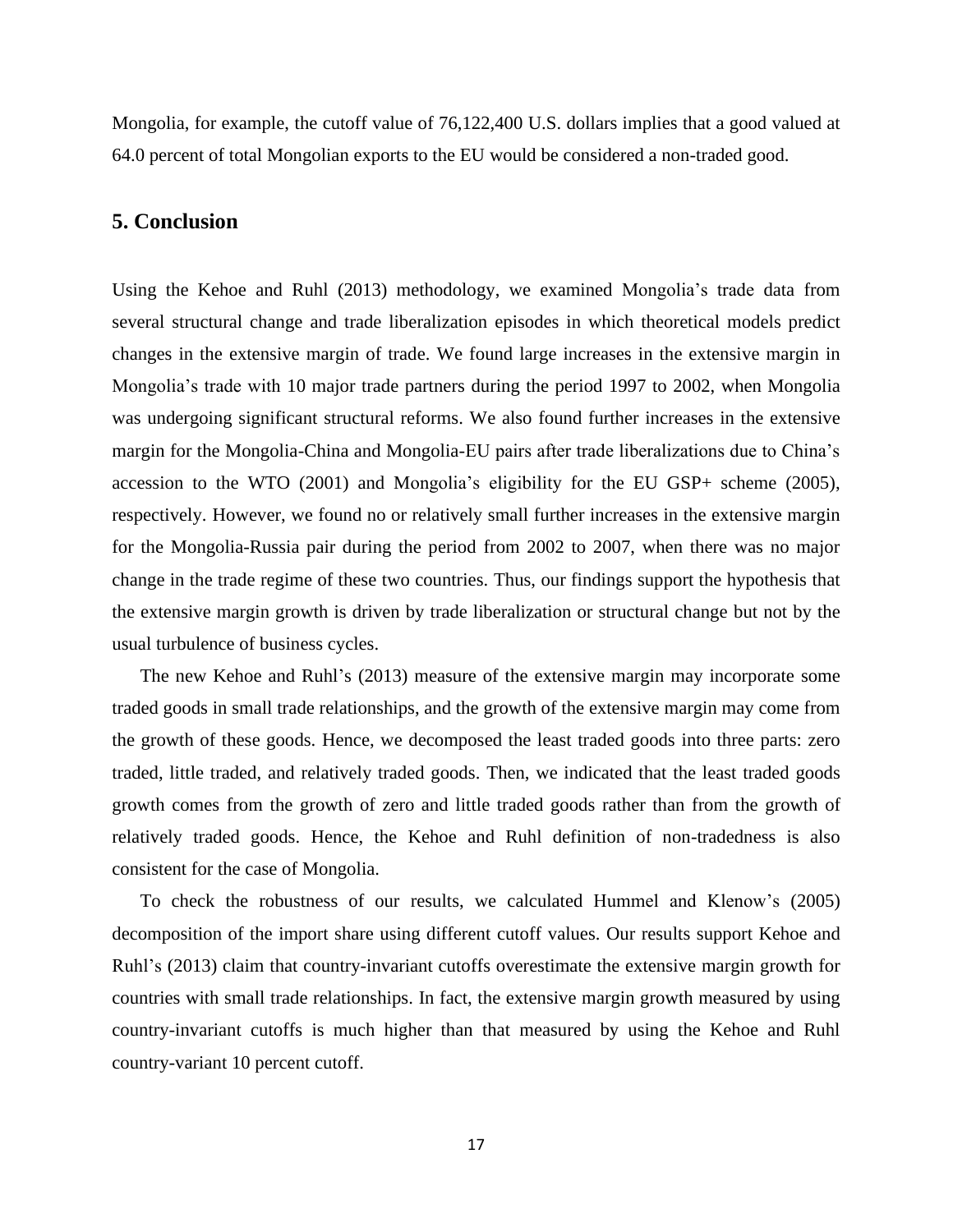Based on our analysis, we conclude that policy measures taken by the government from 1997 to 2002 (the period of structural reforms) and the trade liberalizations have had an overall important effect on the extensive margin of trade. In particular, we find that mineral resources and resources coming from livestock herding contributed most to the increase in the extensive margin of Mongolia's exports across country pairs. Thus Mongolian government should keep the overall favorable environment for FDI to allow international market access of country's resources. On the other hand, Mongolian government should develop industries that process those resources and join with them the regional production network.

Finally, let us introduce briefly what we would like to do in the near future. As next, we would like to investigate whether the increase in the extensive margin of trade has an impact on changes in welfare in Mongolia. Arkolakis et al. (2012) show that Melitz-type models do not necessarily entail large gains from trade. Thus it would be interesting to test quantitatively whether this finding is true in the case in Mongolia.

We also would like to monitor carefully Mongolia's trade. This is important because many countries have recently begun to consider Mongolia as a new source of important materials, such as rare earth and other minerals. As a result, the extensive margin of Mongolia's trade may drastically change in the following years. In addition, it is worth to note that Russia became a WTO member in 2012. According to the Russia's commitments, Russia has agreed to lower its tariffs on trade and reduce its non-tariff barriers on a wide range of products. Hence, Mongolia and Russia may start to trade new goods, and growth in the extensive margin may contribute to the growth in trade between the two countries.

## **References**

- **Anderson, James H., Georges Korsun, and Peter Murrell.** "Ownership, Exit and Voice after Mass Privatization: Evidence from Mongolia." *Economics of Transition*, 1999, 7(1), pp. 215-243.
- **Arkolakis, Costas.** "Market Penetration Costs and the New Consumers Margin in International Trade." *Journal of Political Economy*, 2010, 118(6), pp. 1151-1199.
- **Arkolakis, Costas, Arnaud Costinot, and Andrés Rodríguez-Clare.** "New Trade Models, Same Old Gains?" *American Economic Review*, 2012, 102(1), pp.94-130.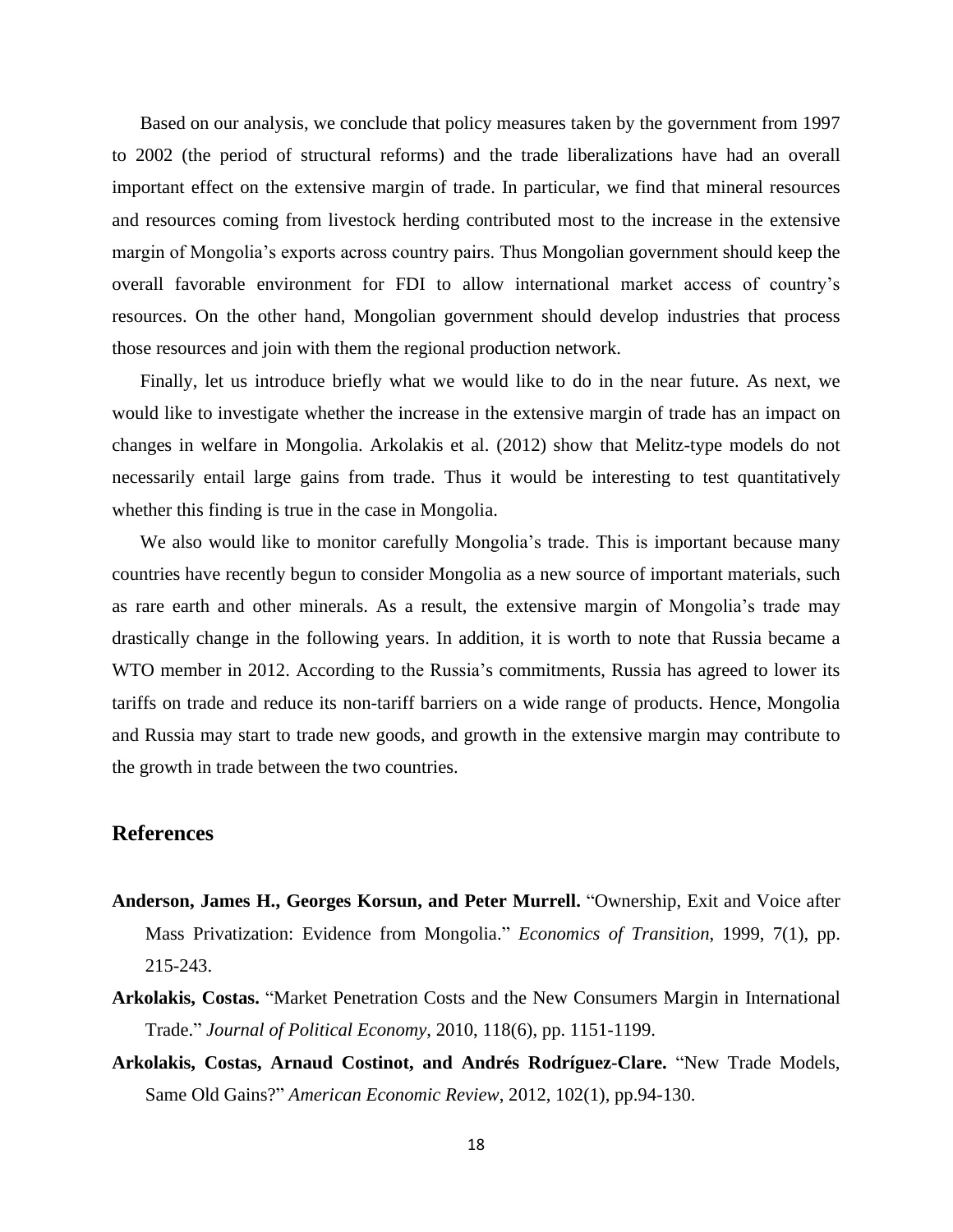- **Atolia, Manoj and Yoshinori Kurokawa.** "The Impact of Trade Margins on the Skill Premium: Evidence from Mexico." *Journal of Policy Modeling*, 2016, 38(5), pp. 895-915.
- **Besedes, Tibor and Thomas J. Prusa.** "The Role of Extensive and Intensive Margins and Export Growth." *Journal of Development Economics*, 2011, 96(2), pp. 371-379.
- **Broda, Christian and David E. Weinstein.** "Globalization and the Gains from Variety." *Quarterly Journal of Economics*, 2006, 121(2), pp. 541-585.
- **Cebeci, Tolga.** "A Concordance among Harmonized System 1996, 2002 and 2007 Classifications." Working Paper, World Bank, 2012.
- **Cho, Sang-Wook (Stanley) and Julián P. Díaz.** "The New Goods Margin in New Markets." *Journal of Comparative Economics*, 2018, 46(1), pp. 78-93.
- **Cho, Sang-Wook (Stanley), Hansoo Choi, and Julián P. Díaz.** "Do Free Trade Agreements Increase the New Goods Margin? Evidence from Korea." *Open Economies Review*, 2018, 29, pp. 1095-1122.
- **Dalton, John T.** "EU Enlargement and the New Goods Margin in Austrian Trade." *Open Economies Review*, 2017, 28(1), pp. 61-78.
- **Dalton, John T.** "The New Goods Margin in Japanese-Chinese Trade." *Japan and the World Economy*, 2014, 31, pp. 8-13.
- **Evenett, Simon J. and Anthony J. Venables.** "Export Growth in Developing Countries: Market Entry and Bilateral Trade Flows." Working Paper, University of Bern and London School of Economics, 2002.
- **Felbermayr, Gabriel J. and Wilhelm Kohler.** "Exploring the Intensive and Extensive Margins of World Trade." *Review of World Economics*, 2006, 142(4), pp. 642-674.
- **Helpman, Elhanan, Marc Melitz, and Yona Rubinstein.** "Estimating Trade Flows: Trading Partners and Trading Volumes." *Quarterly Journal of Economics*, 2008, 123(2), pp. 441-487.
- **Hillberry, Russell H. and Christine A. McDaniel.** "A Decomposition of North American Trade Growth since NAFTA." U.S. International Trade Commission Working Paper 2002- 12-A, 2002.
- **Hummels, David and Peter J. Klenow.** "The Variety and Quality of a Nation's Exports." *American Economic Review*, 2005, 95(3), pp. 704-723.
- **Kang, Kichun.** "The Path of the Extensive Margin (Export Variety), Theory and Evidence." Working Paper, University of California, Davis, 2004.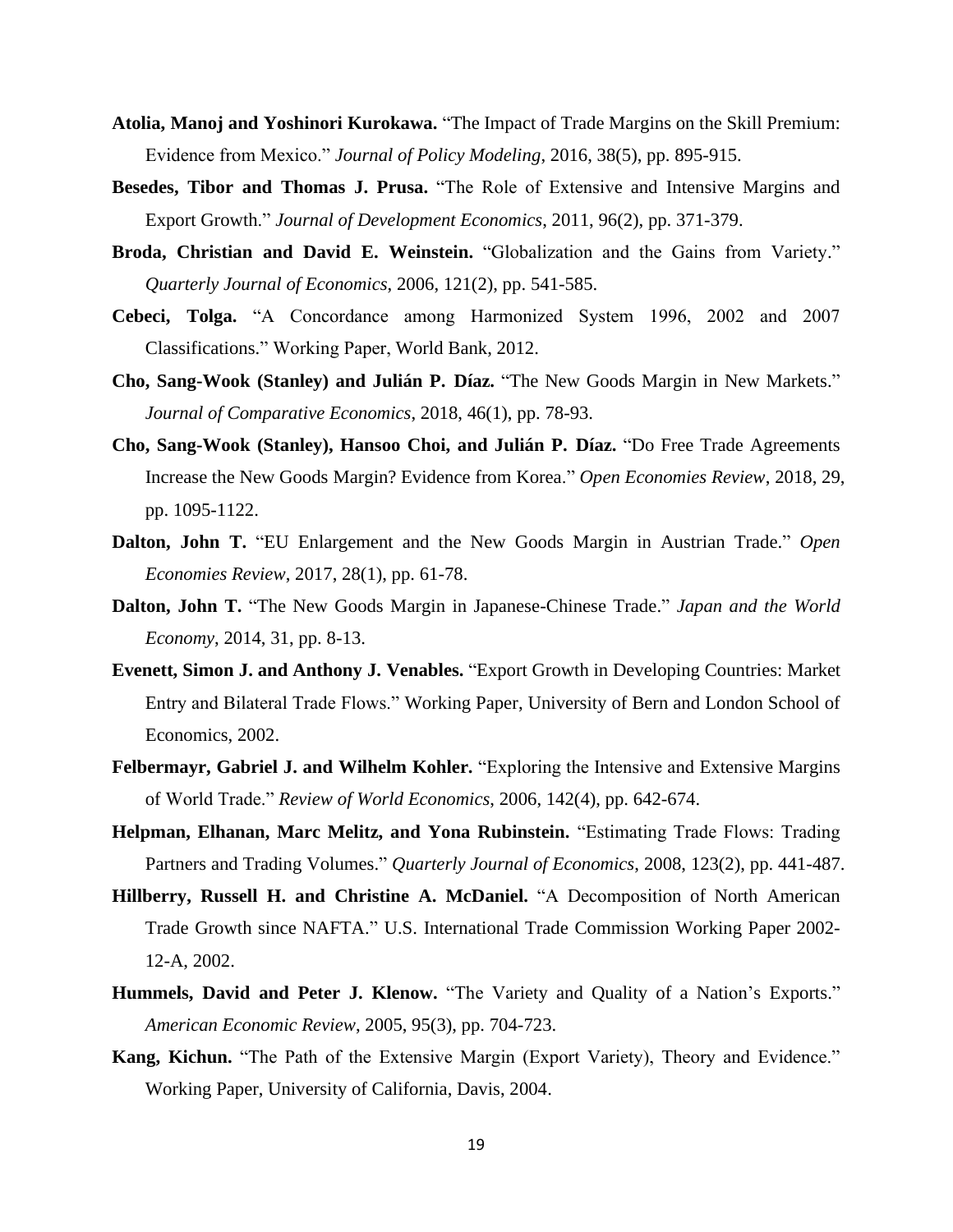- **Kehoe, Timothy J. and Kim J. Ruhl.** "How Important Is the New Goods Margin in International Trade?" *Journal of Political Economy*, 2013, 121(2), pp. 358-392.
- **Kurokawa, Yoshinori.** "Variety-Skill Complementarity: A Simple Resolution of the Trade-Wage Inequality Anomaly." *Economic Theory*, 2011, 46(2), pp. 297-325.
- **Melitz, Marc J.** "The Impact of Trade on Intra-Industry Reallocations and Aggregate Industry Productivity." *Econometrica*, 2003, 71(6), pp. 1695-1725.
- **Milthorp, Peter.** "Integration of FSU/Economies in Transition into the World Trade Organization." *Economics of Transition*, 1997, 5(1), pp. 215-223.
- **Mukerji, Purba.** "Trade Liberalization and the Extensive Margin." *Scottish Journal of Political Economy*, 2009, 56(2), pp. 141-166.
- **Ruhl, Kim J.** "The International Elasticity Puzzle." Working Paper, Stern School of Business, New York University, 2008.
- **Sandrey, Ron and Dirk van Seventer.** "Has the New Zealand/Australian Closer Economic Relationship (CER) Been Trade Widening or Deepening?" African Development and Poverty Reduction: The Macro-Micro Linkage, Forum Paper 2004, 2004.
- **World Trade Organization.** "Trade Policy Review, Mongolia, Report by the Secretariat." 2005.
- **United States Agency for International Development.** "Foreign Direct Investment in Mongolia: An Interactive Case Study." 2007.
- **Wacaster, Susan.** "The Mineral Industry of Mongolia." 2008 Minerals Yearbook, Mongolia, U.S. Department of the Interior, U.S. Geological Survey, 2008.
- **Yi, Kei-Mu.** "Can Vertical Specialization Explain the Growth of World Trade?" *Journal of Political Economy*, 2003, 111(1), pp. 52-102.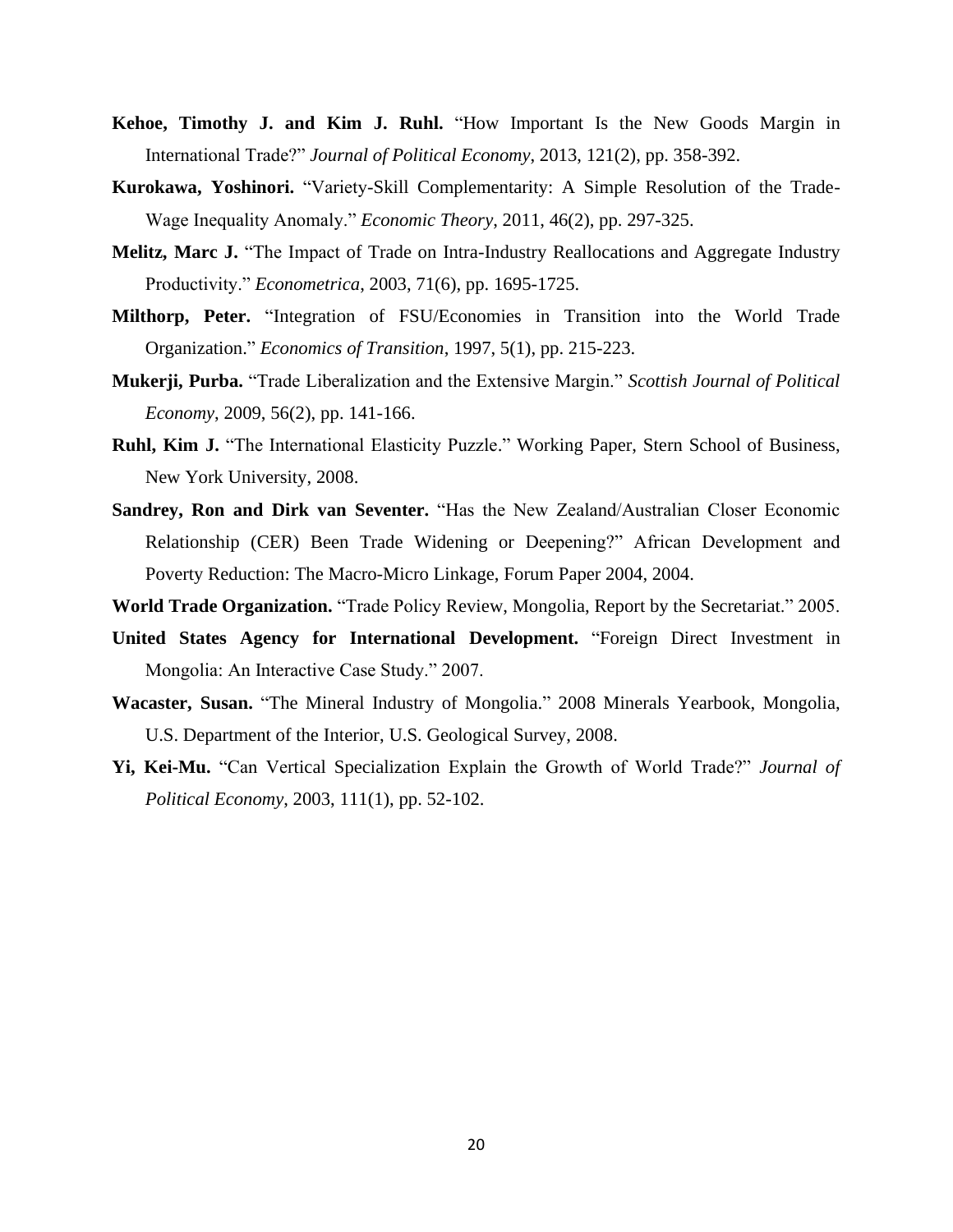| <b>Period</b>                   | <b>Trade flow</b>        | Share in total<br>exports in base year | Share in total<br>exports in end of<br>period year | <b>Number of least</b><br>traded goods |  |
|---------------------------------|--------------------------|----------------------------------------|----------------------------------------------------|----------------------------------------|--|
| Mongolia to Russia<br>1996:2005 |                          | 0.1000                                 | 0.9683                                             | 278.7                                  |  |
|                                 | Zero traded goods        |                                        | 0.9491                                             | 154                                    |  |
|                                 | Little traded goods      | 0.1000                                 | 0.0192                                             | 124.7                                  |  |
| 1996:2005                       | Russia to Mongolia       | 0.1000                                 | 0.9949                                             | 986                                    |  |
|                                 | Zero traded goods        |                                        | 0.9926                                             | 473                                    |  |
|                                 | Little traded goods      | 0.1000                                 | 0.0023                                             | 513                                    |  |
| 1996:2001                       | Mongolia to China        | 0.1000                                 | 0.8822                                             | 251.1                                  |  |
|                                 | Zero traded goods        |                                        | 0.8615                                             | 124                                    |  |
|                                 | Little traded goods      | 0.0220                                 | 0.0064                                             | 109                                    |  |
|                                 | Relatively traded goods  | 0.0780                                 | 0.0143                                             | 18.1                                   |  |
| 1996:2001                       | China to Mongolia        | 0.1000                                 | 0.6597                                             | 1.420.9                                |  |
|                                 | Zero traded goods        |                                        | 0.4934                                             | 561                                    |  |
|                                 | Little traded goods      | 0.1000                                 | 0.1662                                             | 859.9                                  |  |
| 1996:2005                       | <b>Mongolia to Japan</b> | 0.1000                                 | 1.0000                                             | 284.16                                 |  |
|                                 | Zero traded goods        |                                        | 0.9734                                             | 105                                    |  |
|                                 | Little traded goods      | 0.0477                                 | 0.0109                                             | 171                                    |  |
|                                 | Relatively traded goods  | 0.0524                                 | 0.0157                                             | 8.16                                   |  |
| 1996:2005                       | Japan to Mongolia        | 0.1000                                 | 0.2837                                             | 1,170.74                               |  |
|                                 | Zero traded goods        |                                        | 0.1203                                             | 526                                    |  |
|                                 | Little traded goods      | 0.0613                                 | 0.1001                                             | 618                                    |  |
|                                 | Relatively traded goods  | 0.0387                                 | 0.0633                                             | 26.74                                  |  |
| 1996:2005                       | Mongolia to Korea        | 0.1000                                 | 1.0000                                             | 144.87                                 |  |
|                                 | Zero traded goods        |                                        | 0.9986                                             | 109                                    |  |
|                                 | Little traded goods      | 0.0607                                 | 0.0014                                             | 30                                     |  |
|                                 | Relatively traded goods  | 0.0393                                 |                                                    | 5.87                                   |  |
| 1996:2005                       | Korea to Mongolia        | 0.1000                                 | 0.6375                                             | 1,395.9                                |  |
|                                 | Zero traded goods        |                                        | 0.4319                                             | 705                                    |  |
|                                 | Little traded goods      | 0.1000                                 | 0.2018                                             | 690.9                                  |  |
| 1996:2005                       | <b>Mongolia to US</b>    | 0.1000                                 | 0.8382                                             | 188.6                                  |  |
|                                 | Zero traded goods        |                                        | 0.6454                                             | 153                                    |  |
|                                 | Little traded goods      | 0.1000                                 | 0.1928                                             | 35.6                                   |  |
| 1996:2005                       | <b>US to Mongolia</b>    | 0.1000                                 | 0.6416                                             | 1,045.5                                |  |
|                                 | Zero traded goods        |                                        | 0.2634                                             | 649                                    |  |
|                                 | Little traded goods      | 0.1000                                 | 0.3782                                             | 396.5                                  |  |

#### **Table 1.a. Share of least traded goods for the top 1-5 trading partners: Structural change episodes**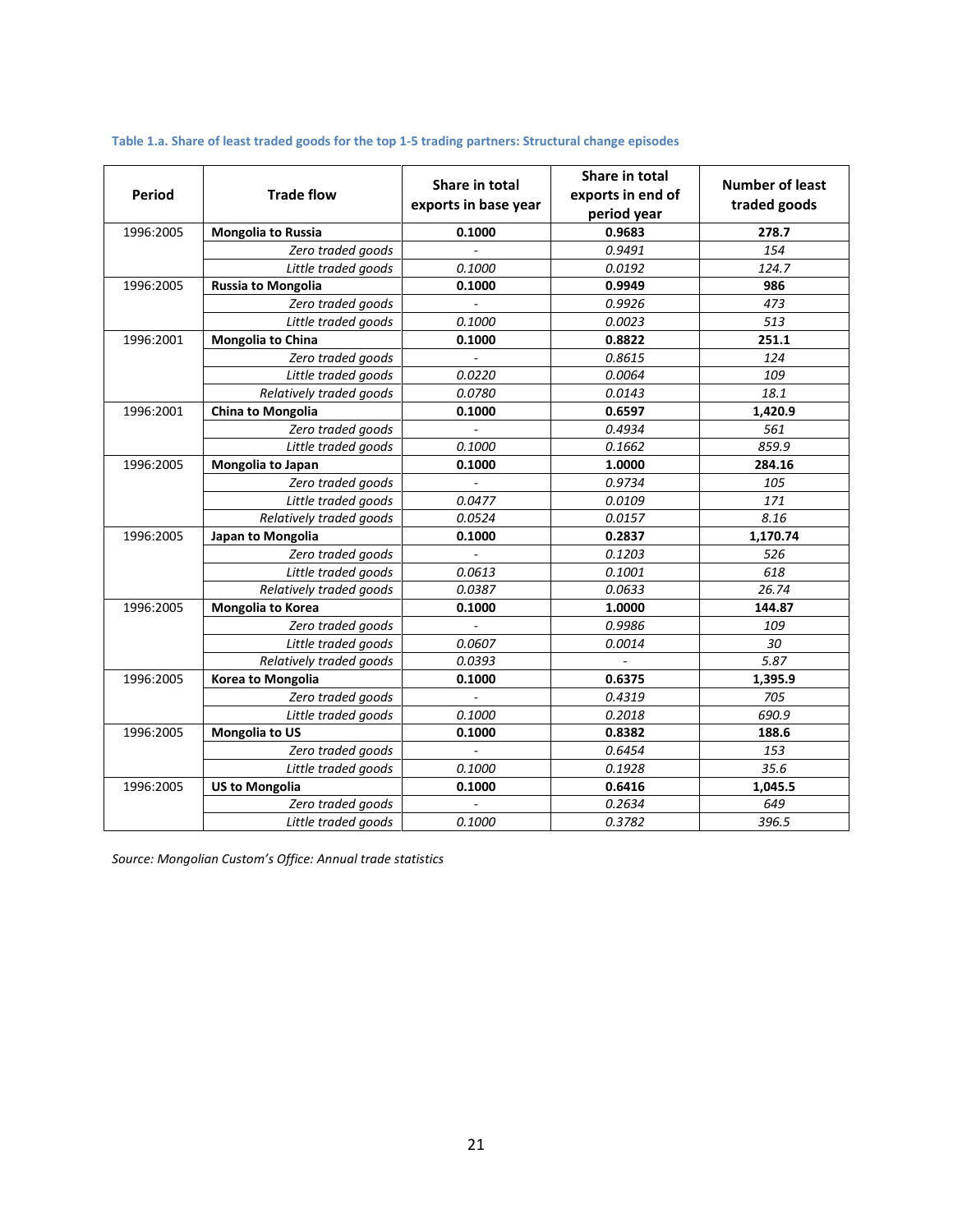| Period                 | <b>Trade flow</b>            | Share in total<br>exports in base year | Share in total<br>exports in end of<br>period year                                                                                                                                                                                                                                                                                                                                             | <b>Number of least</b><br>traded goods |  |
|------------------------|------------------------------|----------------------------------------|------------------------------------------------------------------------------------------------------------------------------------------------------------------------------------------------------------------------------------------------------------------------------------------------------------------------------------------------------------------------------------------------|----------------------------------------|--|
| 1996:2005              | <b>Mongolia to Germany</b>   | 0.1000                                 | 0.9344                                                                                                                                                                                                                                                                                                                                                                                         | 174.8                                  |  |
|                        | Zero traded goods            |                                        | 0.8602                                                                                                                                                                                                                                                                                                                                                                                         | 147                                    |  |
|                        | Little traded goods          | 0.1000                                 | 0.0742                                                                                                                                                                                                                                                                                                                                                                                         | 27.8                                   |  |
| 1996:2005              | <b>Germany to Mongolia</b>   | 0.1000                                 | 0.7999                                                                                                                                                                                                                                                                                                                                                                                         | 1,481.7                                |  |
|                        | Zero traded goods            |                                        | 0.5753                                                                                                                                                                                                                                                                                                                                                                                         | 788                                    |  |
|                        | Little traded goods          | 0.1000                                 | 693.7<br>0.2246<br>1.0000<br>62.96<br>1.0000<br>58<br>0.0000<br>4.96<br>0.9540<br>312.01<br>0.7202<br>230<br>0.2338<br>82.01<br>1.0000<br>39.03<br>0.9973<br>22<br>0.0027<br>15<br>2.03<br>0.5311<br>375<br>0.6998<br>210<br>0.2366<br>165<br>0.4021<br>55.1<br>0.4021<br>53<br>2.1<br>0.4654<br>713.8<br>352<br>0.3443<br>0.1212<br>361.8<br>0.9993<br>70.1<br>39<br>0.4533<br>31.1<br>0.5461 |                                        |  |
| 1996:2005              | Mongolia to UK               | 0.1000                                 |                                                                                                                                                                                                                                                                                                                                                                                                |                                        |  |
| 1996:2005<br>1996:2005 | Zero traded goods            |                                        |                                                                                                                                                                                                                                                                                                                                                                                                |                                        |  |
|                        | Little traded goods          | 0.1000                                 |                                                                                                                                                                                                                                                                                                                                                                                                |                                        |  |
|                        | <b>UK to Mongolia</b>        | 0.1000                                 |                                                                                                                                                                                                                                                                                                                                                                                                |                                        |  |
|                        | Zero traded goods            |                                        |                                                                                                                                                                                                                                                                                                                                                                                                |                                        |  |
|                        | Little traded goods          | 0.1000                                 |                                                                                                                                                                                                                                                                                                                                                                                                |                                        |  |
|                        | Mongolia to Italy            | 0.1000                                 |                                                                                                                                                                                                                                                                                                                                                                                                |                                        |  |
|                        | Zero traded goods            |                                        |                                                                                                                                                                                                                                                                                                                                                                                                |                                        |  |
|                        | Little traded goods          | 0.0153                                 |                                                                                                                                                                                                                                                                                                                                                                                                |                                        |  |
|                        | Relatively traded goods      | 0.0846                                 |                                                                                                                                                                                                                                                                                                                                                                                                |                                        |  |
| 1996:2005              | <b>Italy to Mongolia</b>     | 0.1000                                 |                                                                                                                                                                                                                                                                                                                                                                                                |                                        |  |
|                        | Zero traded goods            |                                        |                                                                                                                                                                                                                                                                                                                                                                                                |                                        |  |
|                        | Little traded goods          | 0.1000                                 |                                                                                                                                                                                                                                                                                                                                                                                                |                                        |  |
| 1996:2005              | <b>Mongolia to Singapore</b> | 0.1000                                 |                                                                                                                                                                                                                                                                                                                                                                                                |                                        |  |
|                        | Zero traded goods            |                                        |                                                                                                                                                                                                                                                                                                                                                                                                |                                        |  |
|                        | Little traded goods          | 0.1000                                 |                                                                                                                                                                                                                                                                                                                                                                                                | 562.1<br>398<br>164.1                  |  |
| 1996:2005              | <b>Singapore to Mongolia</b> | 0.1000                                 |                                                                                                                                                                                                                                                                                                                                                                                                |                                        |  |
|                        | Zero traded goods            |                                        |                                                                                                                                                                                                                                                                                                                                                                                                |                                        |  |
|                        | Little traded goods          | 0.1000                                 |                                                                                                                                                                                                                                                                                                                                                                                                |                                        |  |
| 1996:2005              | <b>Mongolia to Hong Kong</b> | 0.1000                                 |                                                                                                                                                                                                                                                                                                                                                                                                |                                        |  |
|                        | Zero traded goods            |                                        |                                                                                                                                                                                                                                                                                                                                                                                                |                                        |  |
|                        | Little traded goods          | 0.1000                                 |                                                                                                                                                                                                                                                                                                                                                                                                |                                        |  |
| 1996:2005              | <b>Hong Kong to Mongolia</b> | 0.1000                                 | 0.5827                                                                                                                                                                                                                                                                                                                                                                                         |                                        |  |
|                        | Zero traded goods            |                                        | 0.5105                                                                                                                                                                                                                                                                                                                                                                                         |                                        |  |
|                        | Little traded goods          | 0.1000                                 | 0.0722                                                                                                                                                                                                                                                                                                                                                                                         |                                        |  |

## **Table 1.b. Share of least traded goods for the top 6-10 trading partners: Structural change episodes**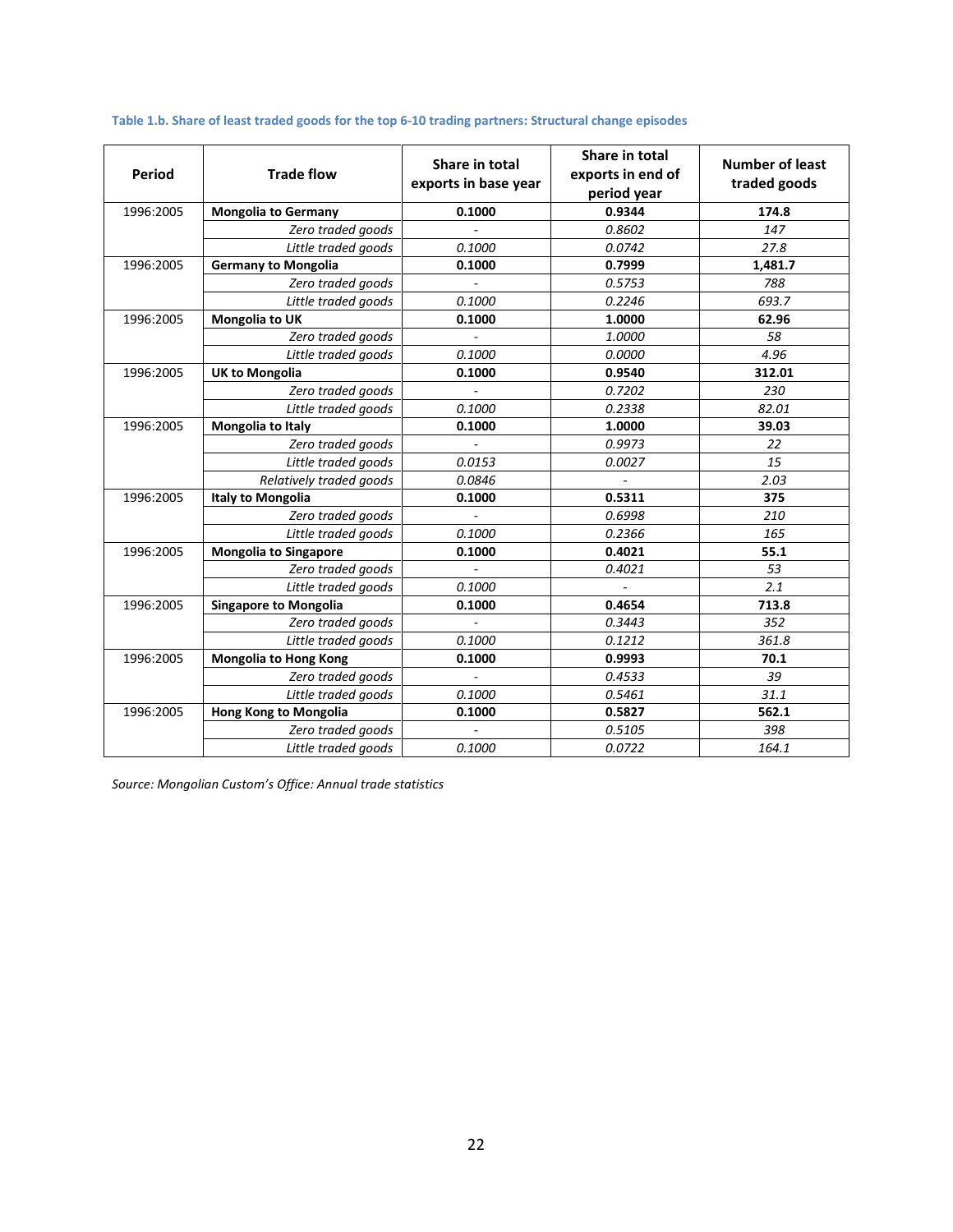## **Table 2. Share of least traded goods: Trade liberalization episodes**

| Period    | <b>Trade flow</b>        | Share in total<br>Share in total<br>exports in end of<br>exports in base year<br>period year |        | <b>Number of least</b><br>traded goods |  |
|-----------|--------------------------|----------------------------------------------------------------------------------------------|--------|----------------------------------------|--|
| 2001:2007 | <b>Mongolia to China</b> | 0.1000                                                                                       | 0.4000 | 479.7                                  |  |
|           | Zero traded goods        |                                                                                              | 0.2459 | 321                                    |  |
|           | Little traded goods      | 0.0044                                                                                       | 0.1019 | 110                                    |  |
|           | Relatively traded aoods  | 0.0957                                                                                       | 0.0522 | 48.7                                   |  |
| 2001:2007 | China to Mongolia        | 0.1000                                                                                       | 0.7800 | 2,761.4                                |  |
|           | Zero traded goods        | ٠                                                                                            | 0.3141 | 1,606                                  |  |
|           | Little traded goods      | 0.1000                                                                                       | 0.4659 | 1,155.4                                |  |
| 2002:2007 | <b>Mongolia to EU</b>    | 0.1000                                                                                       | 0.3381 | 519                                    |  |
|           | Zero traded goods        | $\overline{\phantom{0}}$                                                                     | 0.2017 | 206                                    |  |
|           | Little traded goods      | 0.0337                                                                                       | 0.0737 | 299                                    |  |
|           | Relatively traded goods  | 0.0663                                                                                       | 0.0627 | 14                                     |  |
| 2002:2007 | to Mongolia<br>EU        | 0.1000                                                                                       | 0.4107 | 2043                                   |  |
|           | Zero traded goods        |                                                                                              | 0.2158 | 580                                    |  |
|           | Little traded goods      | 0.0351                                                                                       | 0.1383 | 1075                                   |  |
|           | Relatively traded goods  | 0.0649                                                                                       | 0.0565 | 247                                    |  |

*Source: Mongolian Custom's Office: Annual trade statistics*

## **Table 3. Share of least traded goods: Business cycle episode**

| Period    | <b>Trade flow</b>         | Share in total<br>exports in base year | Share in total<br>exports in end of<br>period year | Number of least<br>traded goods |  |
|-----------|---------------------------|----------------------------------------|----------------------------------------------------|---------------------------------|--|
| 2002:2007 | <b>Mongolia to Russia</b> | 0.1000                                 | 0.2662                                             | 427.6                           |  |
|           | Zero traded goods         |                                        | 0.1404                                             | 253                             |  |
|           | Little traded goods       | 0.0244                                 | 0.0922                                             | 158.6                           |  |
|           | Relatively traded goods   | 0.0756                                 | 0.0336                                             | 16                              |  |
| 2002:2007 | <b>Russia to Mongolia</b> | 0.1000                                 | 0.0920                                             | 1,562                           |  |
|           | Zero traded goods         |                                        | 0.0104                                             | 218                             |  |
|           | Little traded goods       | 0.0446                                 | 0.0389                                             | 1,344                           |  |
|           | Relatively traded goods   | 0.0554                                 | 0.0427                                             | 170                             |  |

*Source: Mongolian Custom's Office: Annual trade statistics*

#### **Table 4. Decomposition of trade growth under different cutoff values (growth)**

|                                | 0 cutoff            |                     | 50000 cutoff        |                     | 10% cutoff          |                     |
|--------------------------------|---------------------|---------------------|---------------------|---------------------|---------------------|---------------------|
| Country pair                   | extensive<br>margin | intensive<br>margin | extensive<br>margin | intensive<br>margin | extensive<br>margin | intensive<br>margin |
| Mongolia to Japan<br>1996-2005 | 1.9647              | 0.4476              | 1.9613              | $-0.9979$           | 1.9586              | $-1.6492$           |
| Japan to Mongolia<br>1996-2005 | 0.3546              | 1.3713              | 0.1331              | 0.4140              | 0.0251              | $-0.3040$           |
| Mongolia to China<br>2001-2007 | 0.4626              | 0.4963              | 0.4923              | 0.5662              | 0.1770              | 0.8640              |
| China to Mongolia<br>2001-2007 | 0.4626              | 0.5785              | 0.3049              | 0.7362              | 0.3047              | 0.7364              |
| Mongolia to EU<br>2002-2007    | 0.7125              | 1.4977              | 0.6785              | 0.6122              | 0.6125              | 0.2950              |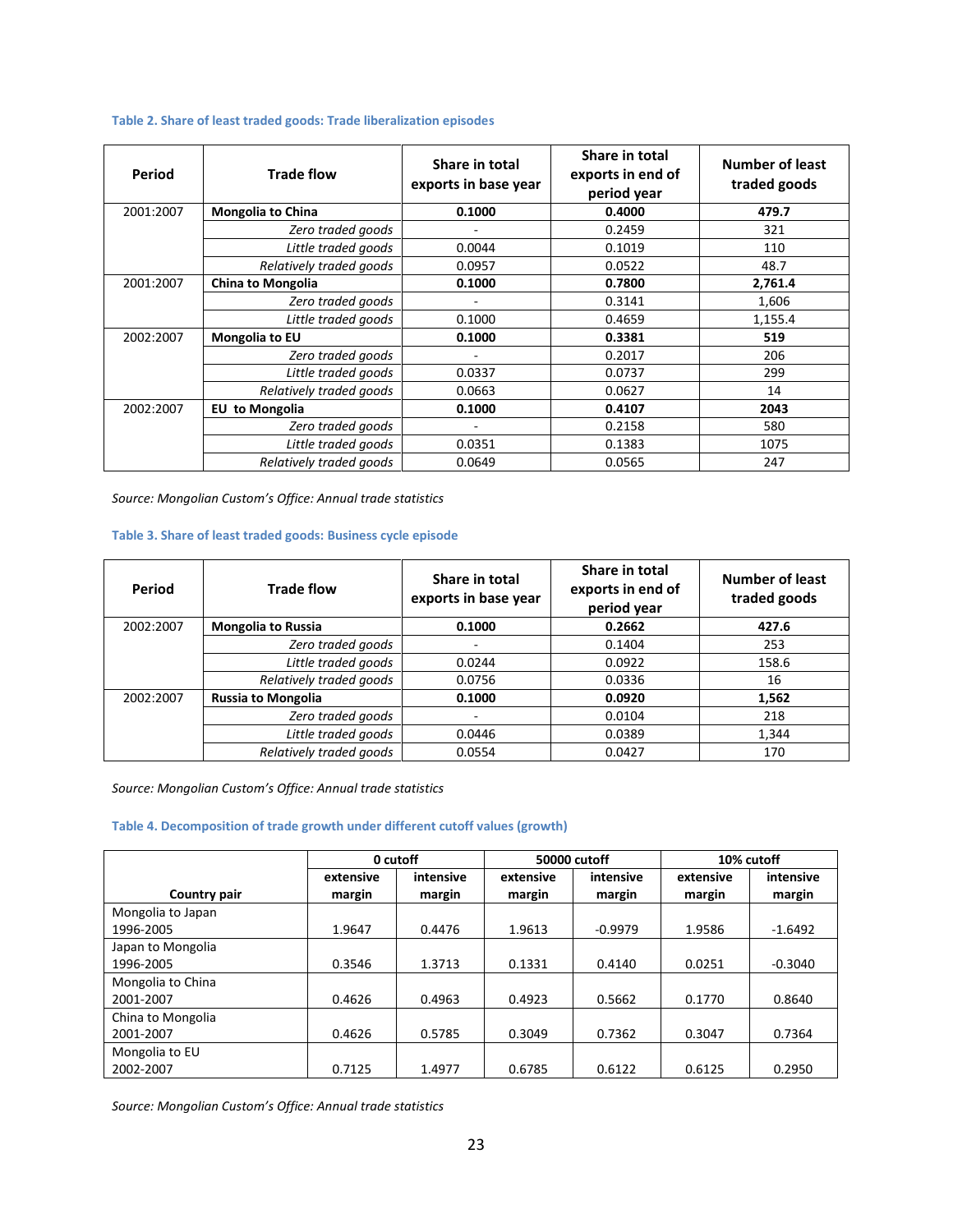**Figure 1. Composition of exports: Japan to Mongolia**



*Source: Mongolian Custom's Office: Annual trade statistics*



**Figure 2. Composition of exports: Mongolia to Japan**

*Source: Mongolian Custom's Office: Annual trade statistics*





*Source: Mongolian Custom's Office: Annual trade statistics*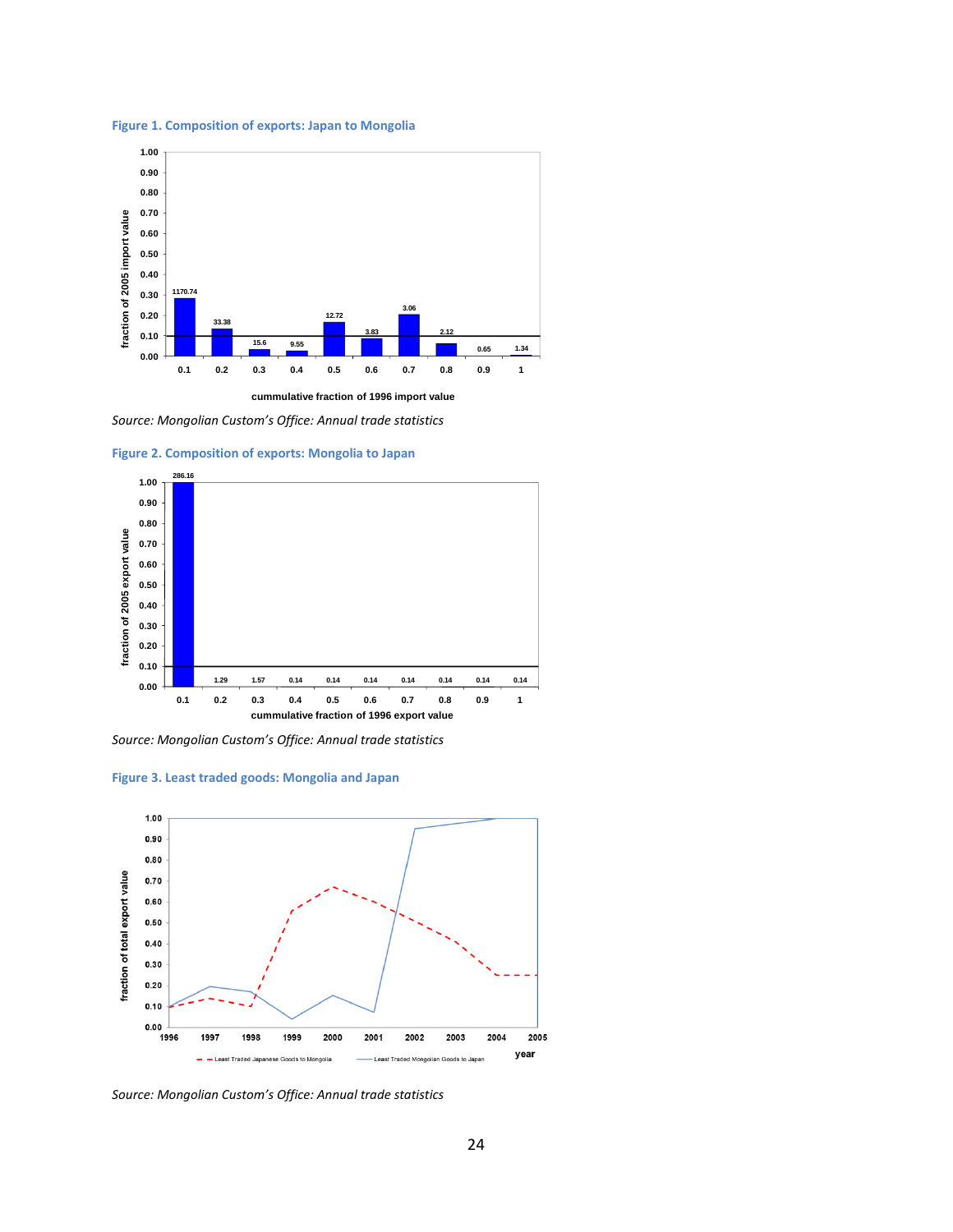#### **Figure 4. Composition of exports: China to Mongolia**



*Source: Mongolian Custom's Office: Annual trade statistics*





*Source: Mongolian Custom's Office: Annual trade statistics*





*Source: Mongolian Custom's Office: Annual trade statistics*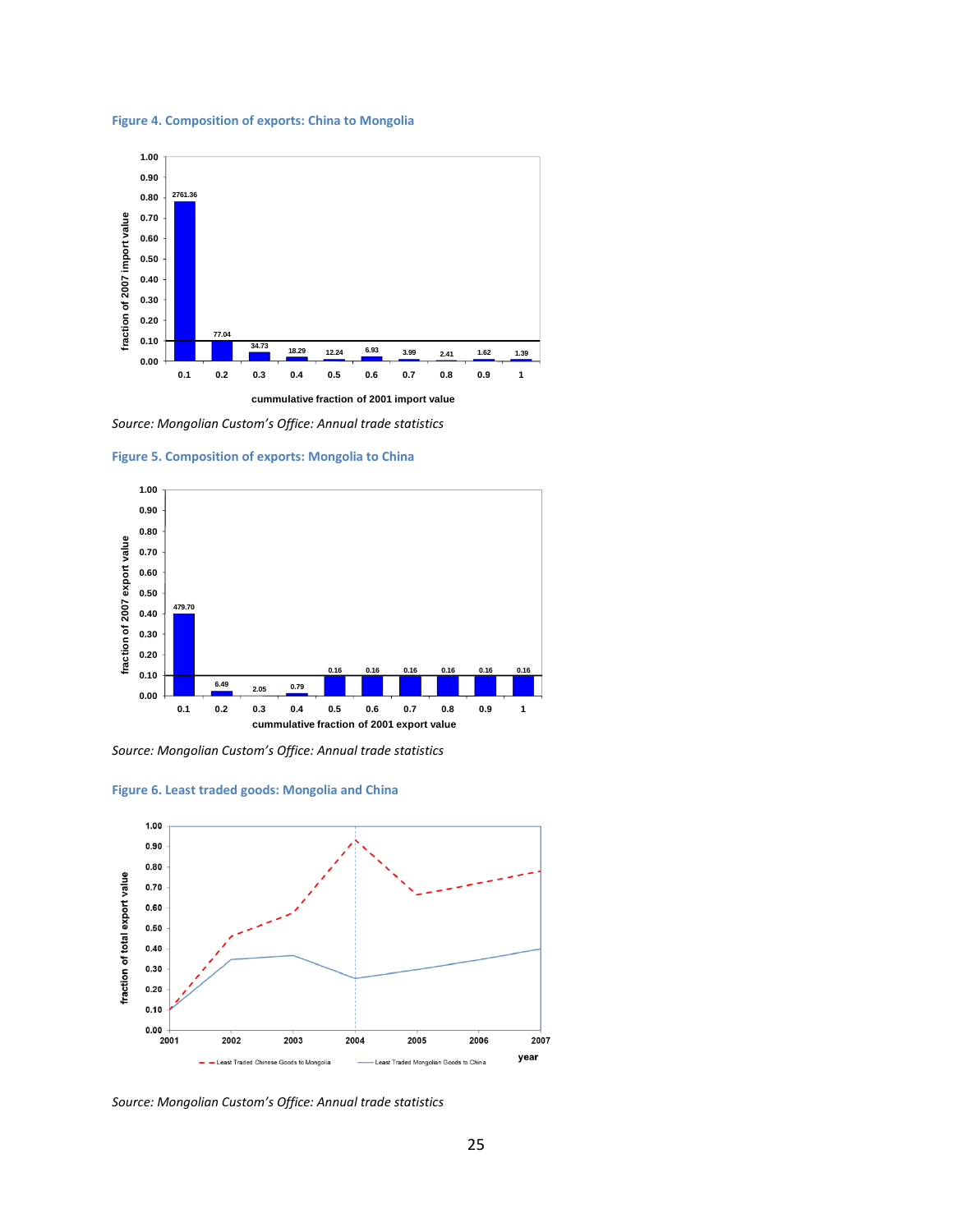#### **Figure 7. Composition of exports: Mongolia to EU**



*Source: Mongolian Custom's Office: Annual trade statistics*

#### **Figure 8. Least traded goods: Mongolia to EU**



*Source: Mongolian Custom's Office: Annual trade statistics*